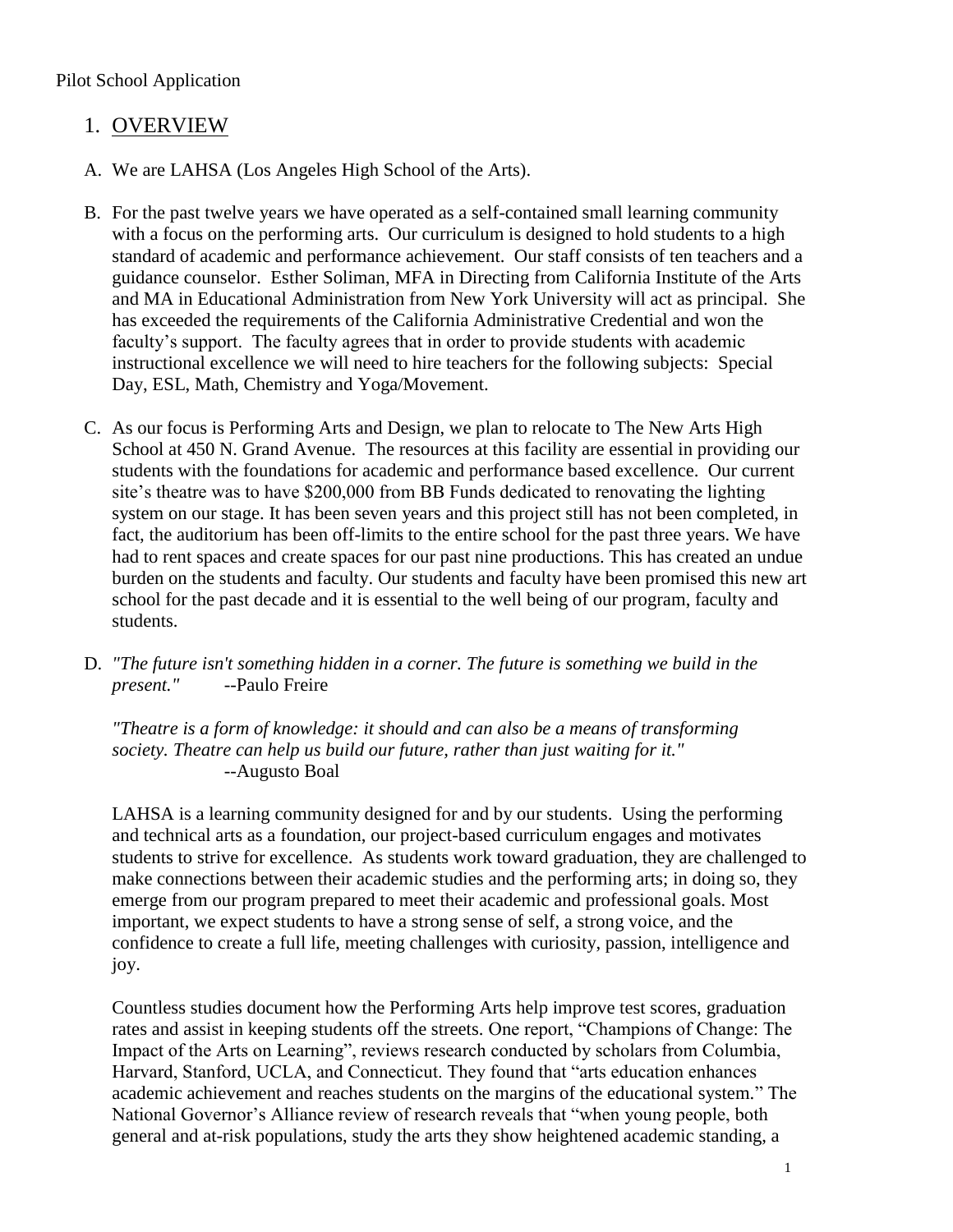strong capacity for self-assessment, and a secure sense of their own ability to plan and work for a positive future." Last year, the Center for Best Practices issued a report entitled "The Impact of Arts Education on Workforce Preparation." It reports the results of multiple studies on the effects of arts instruction on learning. The reports all found that "children who study the arts develop key competencies of cognitive growth: perception of relationships, skills in finding multiple solutions to problems, attention to nuance, adaptability, decision-making skills, visualization of goals and outcomes."

Our faculty created a ninth grade Cultural Geography class and a companion English class because we felt the state curriculum focuses heavily on Western history, and we wanted to provide an opportunity for our students to study their own cultures and those of other Angelenos. Ninth graders study Africa with a focus on Nigeria and South Africa; Asia, with a focus on China and India; Latin America with a focus on El Salvador and Mexico and in the final unit students examine why peoples of these cultures come to Los Angeles, where they locate, how they interact with one another, and with the mainstream cultures and power structures. They read and share immigration stories of struggle and success in literature, from their own family stories, and through interviews with people in their communities. Ninth graders also take an introductory theatre class in which they study drama, dance and music. In the drama portion of the class students research and write monologues from the perspective of people from these different cultures; in dance, they learn the dances of these cultures; and in music, students learn about the instruments and music native to these countries.

Likewise, our tenth graders integrate lessons from their English and World History classes in their year long study of Power: Power and Leadership, Power and Economics, Power vs. the Individual, and Power and Technology. They also take an introductory theatre design course where they study set, sound, lighting, and costume design. Each semester they focus on one of the plays read and studied in their academic classes (*Macbeth,* for the first semester and *Oedipus Rex* for the second semester.) Students create small production groups. Within these groups, they choose a director, a production manager and a dramaturge. Each group creates a concept for the play (setting it in a different time period or place) and a justification for how and why their choice serves the play.

Over the semester, tenth grade students create mock lighting and sound design, costume creations, and a model set design. They "pitch" their designs to the "producers" (teachers). Students pour their hearts and souls into these projects. The cross curriculum experience reinforces the material they have mastered in their core-curriculum classes. An important part of this project is our "talk-back" which occurs after the presentations and at the end of each semester. Students reflect on their experiences and share their findings with the group.

It is inspiring to hear the lessons that students have learned in this group process: "I never realized how important it is to be organized," "Working with my friends didn't always go well. "It was hard to hold them accountable," "I found out that yelling at people doesn't make them work faster," and "I never cared so much about how a project turned out before. Everyone worked so hard!" Finally, the students offer constructive criticisms and propose changes for future projects. This is one of the ways that LAHSA students have a direct hand in shaping their learning experiences.

Juniors and seniors also have integrated English and history classes that are project-based as well as opportunities to take classes in Intermediate and Advanced Drama, Dance, Chorus,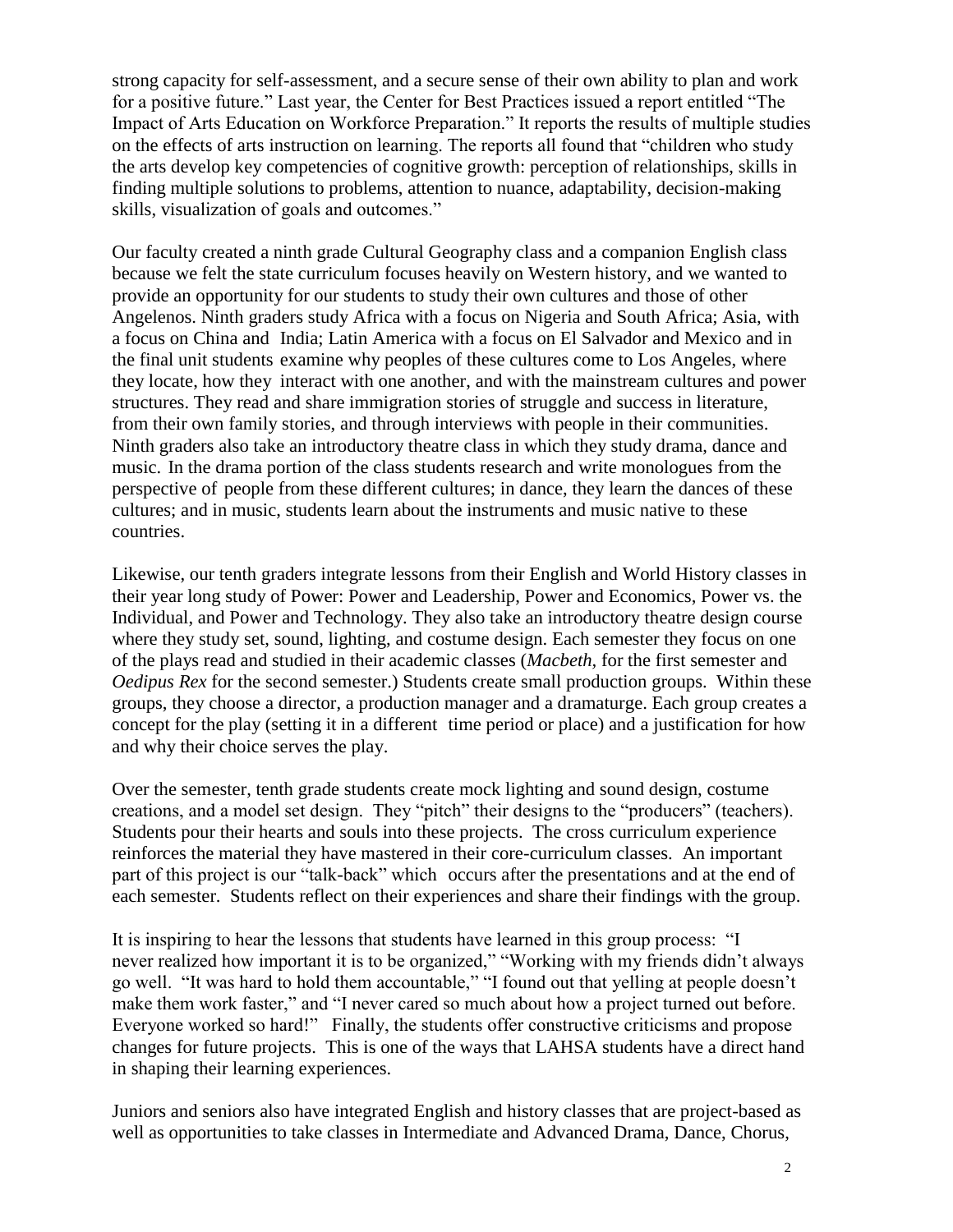and Design Technology. All seniors write a one-act play in their Playwriting class. Three to five of these plays are chosen for production in our annual New Plays, Dance, and Music Festival. The plays are student directed, designed and acted; the dances are student choreographed; and the music is chosen and performed by students. Consistently, it is the event to which we sell the most tickets and have the most student participation. The excitement and participation are a testament to the work and commitment of our students.

Our students have performing arts opportunities in every academic class and arts class as well as three opportunities each year to participate in theatrical productions (next year, students will be required to participate in at least one). The plays we perform are chosen based upon their educational values and/or connection to our students' lives. A commitment to a production often means more than forty hours a semester of work outside the classroom. In our twelve years of productions no student has ever missed a performance and it is a rare occasion when a student must be absent from a rehearsal. Even on "strike" day, nearly every single cast and crew member will come in and spend the entire day breaking down the set and packing up. The dedication of our students to these productions is truly amazing. The fact that all of our students are working on these productions—either on or off stage—further develops the sense of investment, camaraderie and community we have established.

Advisories are another element of our school that makes our program unique. The advisories are mixed grades, which allow older students to mentor younger ones. Much more than a homeroom, the advisory is a student's daily support group. In our advisories, students are paired with a teacher and group of peers with whom they will remain for their entire LAHSA careers. Students choose advisories based on their focus. We have fifteen different advisories and next year we will have twenty-one (a ratio of 18 to 1). Our advisories add to the culture and eclectic learning environment and provide students with opportunities to be more involved in our program: website, literary magazine, photography, business and finance, alumni, parent, celebrations and ceremonies are some of our advisory concentrations.

Each student in the advisory receives a portfolio with information about high school, college and careers. We use this information to empower our students in their own education. Students learn what requirements are necessary for graduation, what classes they are required to pass, what a grade point average (GPA) means and how it translates to college acceptances. They learn to ask for the results of tests such as the California High School Exit Exam (CAHSEE) and the California Standards Test (CST), and examine and evaluate these results. They learn what the Scholastic Aptitude Test (SAT) is, how to study for it and why it is important. Progress reports, report cards, and spreadsheets that track student credits and graduation progress, are kept in the portfolios. Students select samples of their work, from their classes and community service learning projects and keep these in their portfolios to create a coherent, meaningful representation of their academic progress. They learn to set academic and personal goals, work towards reaching them, and reevaluate them periodically. The portfolios also contain information and motivational readings about college and careers. Frequent portfolio reviews and one-on-one conferences with their advisory teacher keep students focused on and accountable for their academic achievements.

Our school is also unique in that we understand the needs of our students extend beyond the typical grade-level classroom. Many of our students enter the ninth grade performing below grade level in English and math. These students are enrolled in an Essential Skills class that not only helps reinforce and re-teach these skills, but also helps the student learn organizational and study skills. Our tutoring center is open before and after-school. Parents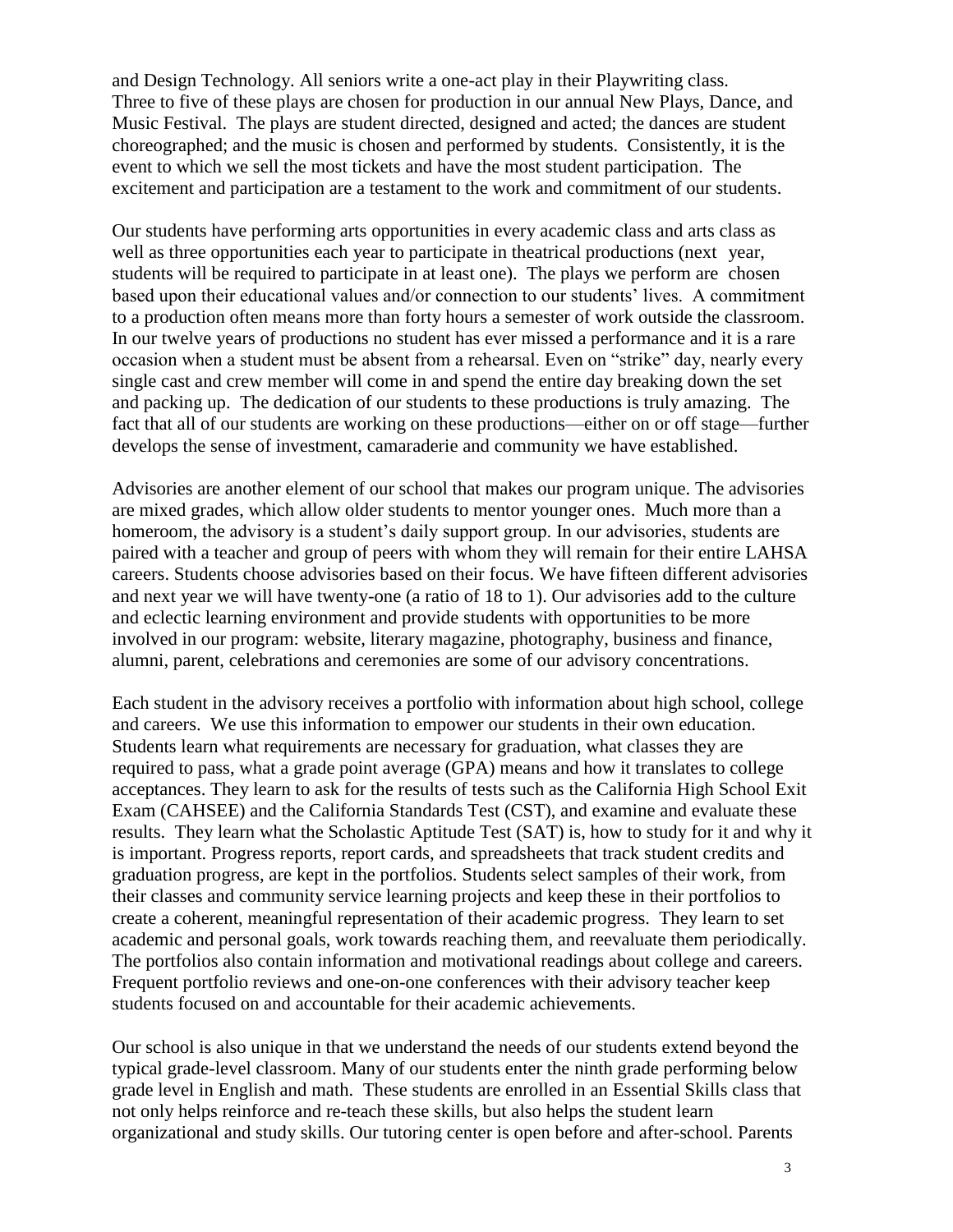of low performing students will be contacted to ensure their child stays each day to receive help finishing schoolwork. We have found that very few of our students have a quiet place to study at home; this environment provides a quiet and supportive atmosphere. A community that sees to the needs of the whole child is imperative for the success of our students.

By the time our students are seniors, they truly feel that LAHSA is their second family. We hold a special graduation dinner for seniors with a candle-lit ceremony where faculty members speak about how each student has impacted the community and how the faculty has learned from them. Each senior is offered a chance to speak about her/his four years in the school. The amount of gratitude and the love that each senior shares during this ceremony is overwhelming. By evening's end, there are few dry eyes in the house. The fact that hundreds of our alumni keep in contact with us, come to see our productions and volunteer to help our community is also a tribute to the quality and uniqueness of our program.

The faculty and students of LAHSA are dedicated and compassionate individuals who work countless hours to ensure the success of this community. The results are apparent in the students' respect for one another, their willingness to help others and their commitment to enriching their academic and artistic identities. Compared to what the average citizen imagines as "inner-city" education, LAHSA is truly an exceptional anomaly.

E. Since we are a conversion school we thought it would be more beneficial for a student to write this section. The following was written by Nadia Santamaria, one of our twelfth grade students:

A day in the life of a LAHSA student: during the 11 week academic period.

L.A.H.S.A is like a snowflake--there are no two day alike. Once I start walking towards Ms. Row's (Roughan) room, already I hear the different show tunes being played in Mr. Richardson's room, until more students arrive. Government sounds boring, but it never is. Some days, we take notes and write in our reading logs, of course with class discussions and side stories in history, notes can be fun. Then again, there are other days when I am Speaker of the House and the committees (the class) debate whether or not a bill should be passed to become a law.

Our reenactments go on until Advisory, where I just move over to the next seat, and there I am. Ms. Row is also my advisor for our Business and Finance advisory. Other advisories are peer counseling, alumni, web design, photography, and ten other kinds. Some days we are reviewing our portfolios, grades, test scores, college choices, SAT reviews, and other days we are busy, running around with announcements, fundraising for our plays, and we seniors and juniors teach the younger classmen the ropes of finance. But, during the 11-week academic period, we are frequently studying or I'm helping 10<sup>th</sup> graders Steve, Janet and Cecy on Reconco's project on analogies in *Animal Farm* ,the Russian Revolution and causes of this revolution.

Second Period could start with a surprise essay, project on a play, or an assignment to interpret a poem through performance. Whatever we do, Ms. Soliman always comes in with a bright attitude, with either a Shakespearean quote for us to ponder or a Macbeth analogy which she produces from memory for any and everything in life. Today, we will practice our British accents, and our cynicism, through the land of Mr. Oscar Wilde and his world of alter egos—Ernest, my own Earnest.

Writer's seminar comes next, and mostly what we do is write, write and more writing! We write plays to poetry to short stories, and analyze short plays of all different sorts. Ms. Pearson is an intriguing character. Every time we read poetry, it's always some contemporary artist, who breaks the rules of last period's writers (Shakespeare and Wilde). Then sometimes she's very spontaneous, like the time we set up a poetry lounge, the Black Cat Café in less than two weeks. It was one of those dim lighted, serve coffee and tea, where we snap our fingers type of thing. It was really exciting setting it up, and having the class read our poetry as part of our final. Students, teachers and parents dropped in for snacks for the readings. Of course, Pearson still puts on her pop music in class, so it's not all so artsy. We all like the poetry though; it's a good change from the classics we enjoy in Soliman's class.

Then it's lunch. Lunch is funny, we're only about 390 some, but everyone still rushes towards the lunch lines. Looks like today, those in the Psychology class take the gold metal. The juniors and seniors of course walk through like the cool cats of the academy, at least sometimes. Other times, like just yesterday, when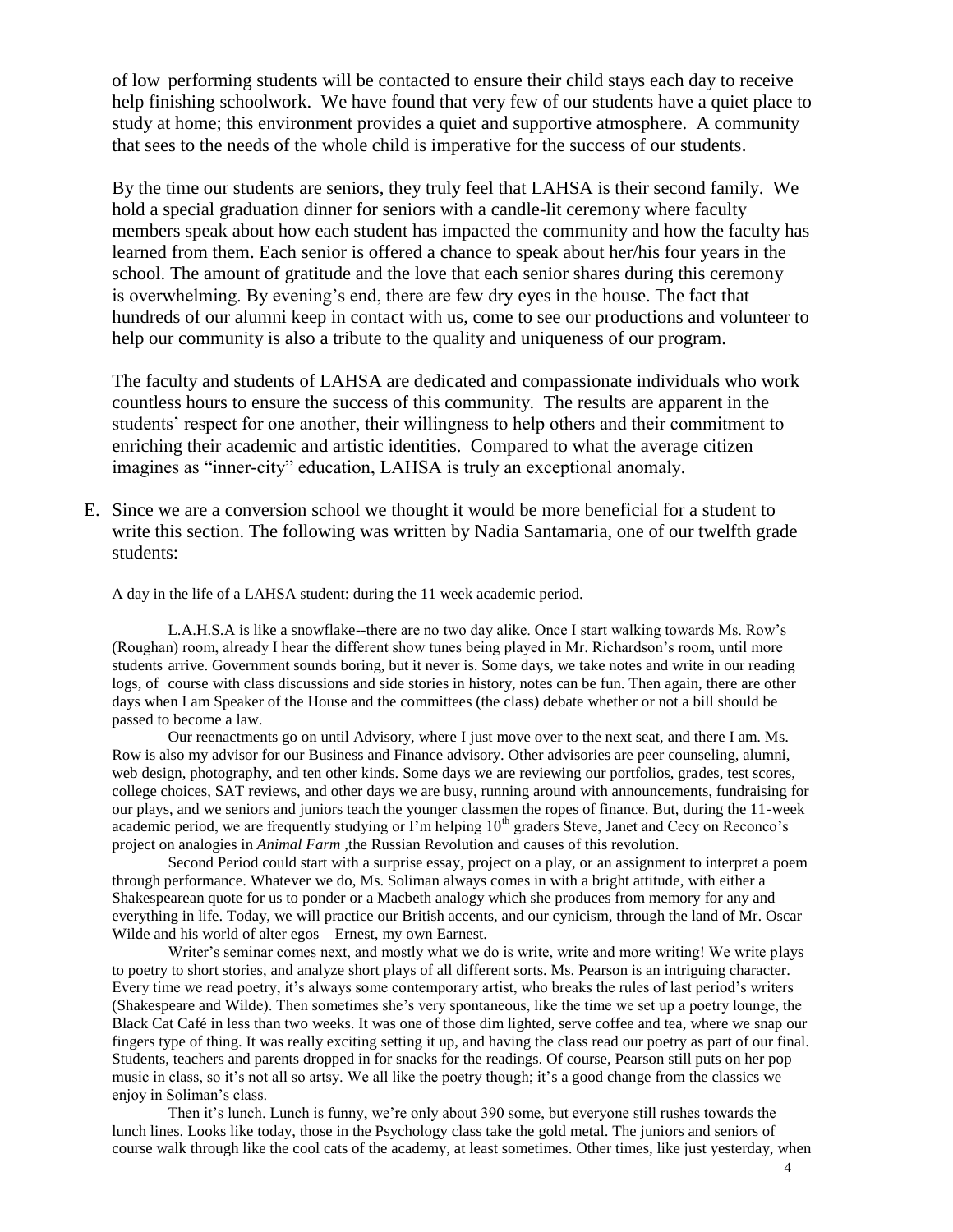Jerry gave me a piggy back ride, as I was singing "We are the Champions" while Ms. Row, supervising just looked at me with amusement. After we eat everyone hangs out. Here at LAHSA, we're a friendly bunch. If you don't like hugs, well then you will: we're a family.

When we hear the three short bells, and see teachers come out of their rooms to talk with us it's time for  $4<sup>th</sup>$  period. As I pass our office I see a bunch of kids in there, some are talking with Magallon, our counselor, some are laughing with Escalante who works in our office, and others are eating with Soliman. Mr.Galan's class is always a fun time, since there is a mix of juniors and seniors. It looks like six students just finished eating lunch with him. Here comes another hug fest, everyone after lunch is full of carbs. and energy and ready to take on those pesky derivatives. Sometimes, the AP Calculus kids get extra practice and help out our junior friends in Math Analysis.

Then we're off to sixth, the last class of the day-drama. On my way, I try and remember the last couple of lines of my monologue, but then I run into everyone on their way to their sixth, and once again our love fest starts again. Ah the hugs, did I tell you we're a friendly bunch? Drama, drama, drama. Every time, you walk in that room, you feel like you've just won something, when Mr. Richardson gives a you a welcome, and you're name's yelled out as if you're royalty. He always has energy. Today, it seems like we're in the south though. Sometimes, we start with our warm up exercises and tongue twisters and play improvisation games, other times like now, we work on monologues and accents. This class is a mix of seniors, juniors, tenth grader and freshmen. Over the semester, we have all grown close in our class and especially when we work on scenes together, at least, that's how I got to know a lot of students—plays and productions, but that's not until the five week elective block. Right now, we're just here academically.

#### 2. SCHOOL VISION

### **LAHSA MISSION STATEMENT**

The Los Angeles High School of the Arts fosters a rich academic and artistic community inspiring our students to be creative, artistic, cooperative young adults who can articulate their ideas, meet problems with creative solutions, and play strong roles in their communities.

#### **PERFORMING ARTS AS THE FOUNDATION**

*The arts are one of humankind's most visual and essential forms of language, and if we do not educate our children in the symbol system called the arts, we will lose not only our culture and civility but our humanity as well.* –Ernest Boyer, President of the Carnegie Foundation for the Advancement of Teaching

Traditionally, the arts have been ancillary to standard academic curriculum; our pilot school creates curriculum that centers on the Performing Arts. Our academic core courses: English, history, science and mathematics are driven by the Performing Arts. We believe, and are supported in these beliefs by studies that prove the involvement in the arts: enhances students' self esteem, communication skills and performance in academic disciplines; improve students' attitudes and perceptions of other cultures; and raise students' scores on Standard Assessment Tests. (The Scholastic Aptitude Test {SAT} results from last year indicate that the average verbal scores for students enrolled in theatre classes were forty points higher than the national average, thirty points higher in math and sixty points higher than the national average of students who were not enrolled in any performing arts classes.) We offer rigorous classes in: theatre, dance, music and technical theatre; provide opportunities for students to be involved in our season of plays, music and dance performances; and create opportunities for our students to observe and work in the professional Performing Arts Community.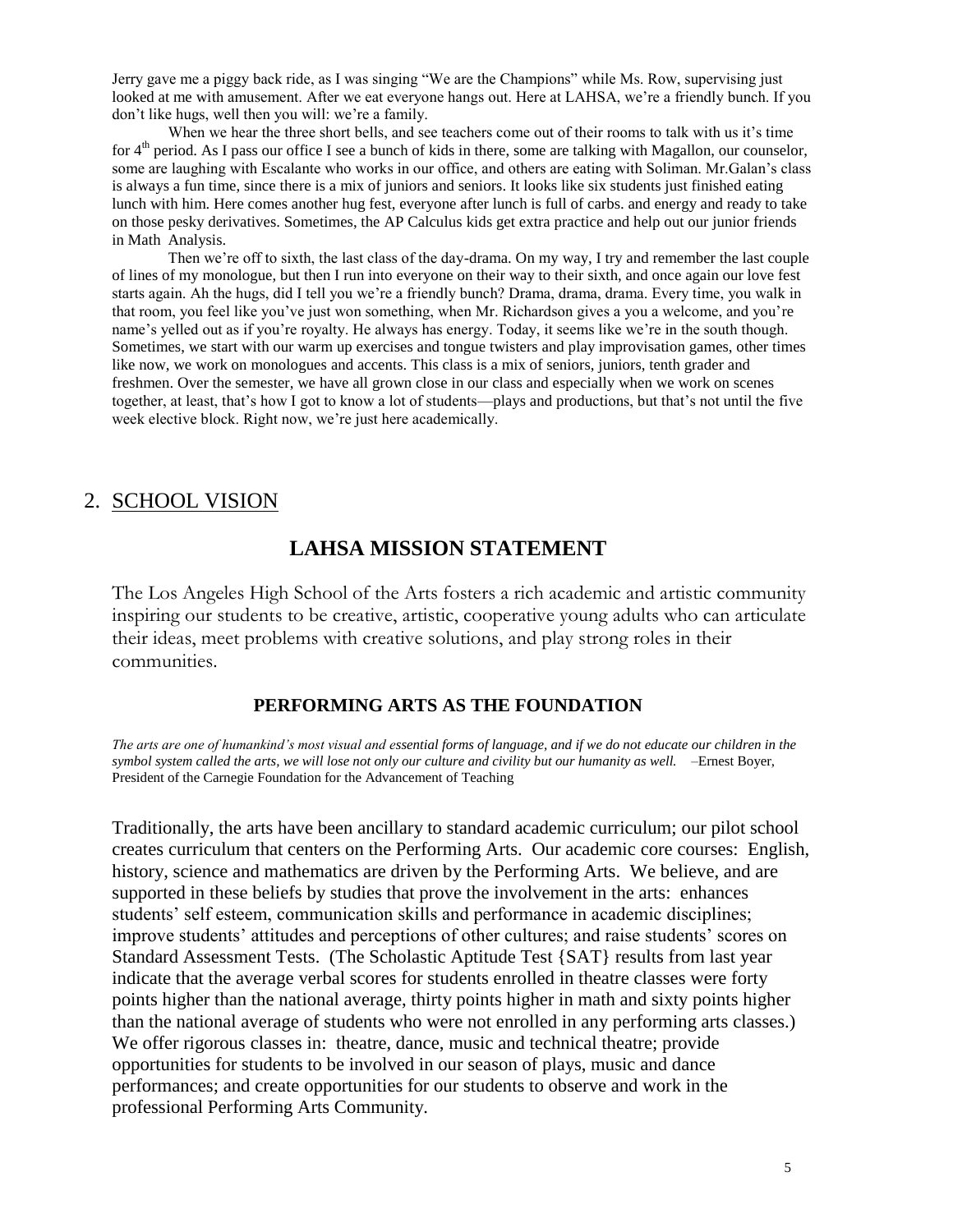### **LAHSA OBJECTIVES FOR THE ARTS**

Artistic Perception: Students learn the essential vocabulary of each art's discipline and gain the basic knowledge and skills necessary to communicate in each art form.

Creative Expression: Students produce artworks by creating and performing them, as well as performing the works of others.

Historical and Cultural Context: Students learn to understand the arts in the context of the time and place of their creation. They develop a broad understanding of the artists and performers, their works, the effects that their society and times had on them and the effects of their artwork on society in the past and present.

Aesthetic Valuing: Students study sensory, intellectual, emotional and philosophical bases for understanding the arts and for making judgments about their form, content, technique and purpose in order to develop aesthetic sensibilities. Through study, reflection and direct experience, students develop criteria for arriving at personal judgment. Students formulate a personal aesthetic, which is then applicable to a lifelong, fulfilling experience in the arts.

Connections: Students express and communicate competency in the arts (creation, performance, production, analysis, history, culture, technology and appreciation) within and across all curricular areas.

# 3. KEY CHARACTERISTICS

#### *Organization and Structure*

Los Angeles High School of the Arts will be a grade nine through twelve school. For the 2007-08 year we will be housed in the Lois Massey building at Belmont High School. This allows us twenty classrooms: one for our office, which includes space for our counselor, one for a Student-Parent Media Center, one for a faculty workroom with the remaining seventeen as classrooms. We will have a total of eighteen teachers (four English, one for each grade level; one ESL; one AP English (taught by the principal), three social-studies; three math; one Spanish; two science; two Special Education; and one Yoga/Dance). During our elective period, many teachers will teach theatre or technical design electives, other teachers will offer academic assistance classes.

#### *Calendar and Schedule*

For our opening year, 2007-08, we will follow the single-track year schedule from September 4<sup>th</sup> through June 20<sup>th</sup> as requested by LAUSD central office budget department. Their reasoning was that the new academic year begins in just a few short months, and this would not be enough time to alert all district offices of our new schedule in order to maintain full services and support for our school. We are in complete agreement with this. Next year we wish to look at the possibility of having a shorter summer vacation. We do, however, wish to have some time off in the summers so our students can participate in the many enrichment programs offered to students on a traditional calendar. We are in communication and partnership with numerous universities such as UCLA, UCBerkley, USC who offer summer academic programs to augment our work, as well as art schools such as California Institute of the Arts, where the California State Summer School for the Arts offers their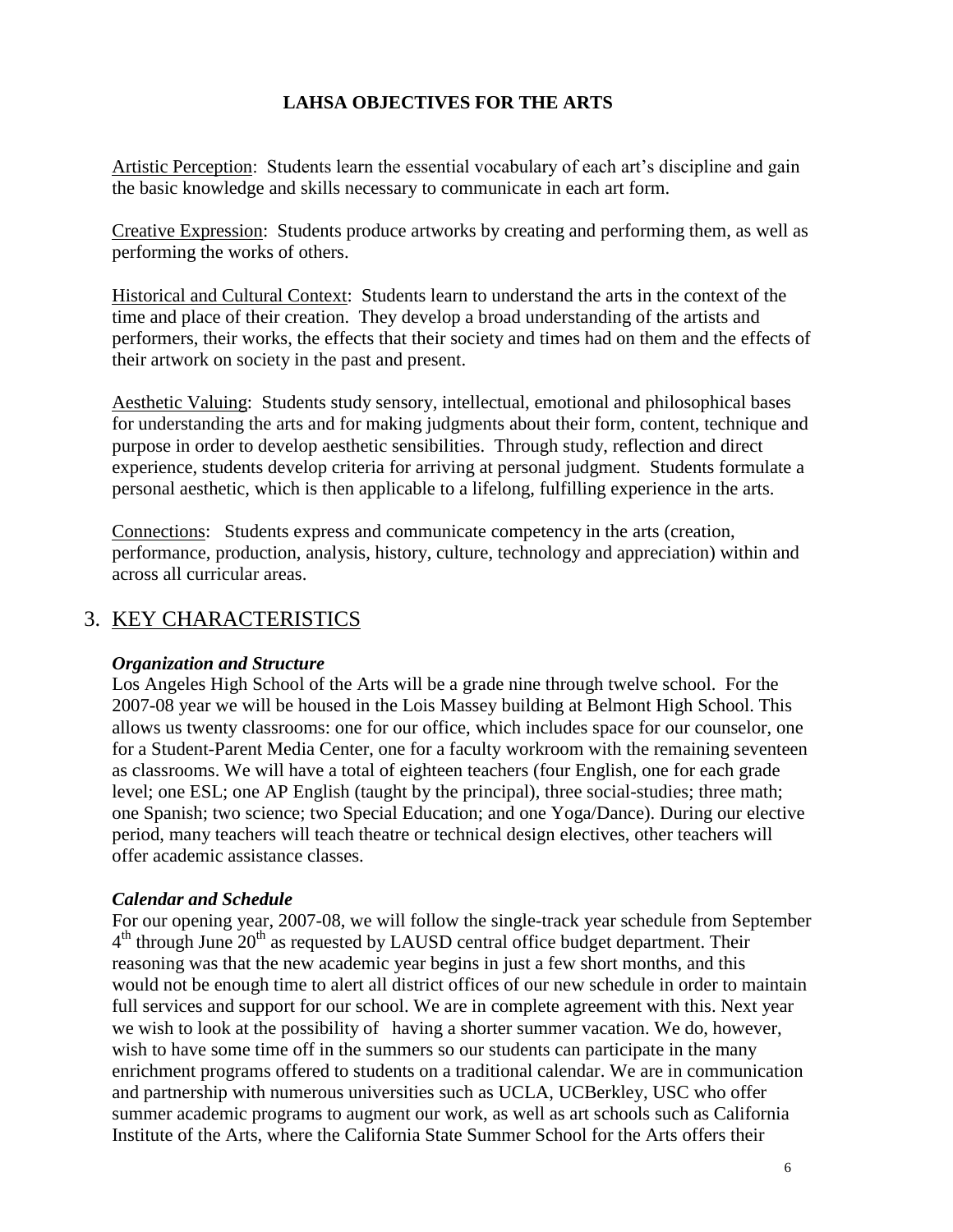summer arts enrichment program. We have not studied enough research and data to know the relationship between the length of vacations and student achievement, but we intend to do this before next year.

This year we experimented with a non-traditional schedule. In evaluating this schedule we felt that we served the students who needed remediation, but our arts program suffered. Based on our (the entire faculty's) reflections and discussions of the positive and negative impacts of this year's schedule we created an optimum schedule, taking all the needs of our students and programs into consideration. This year we had seventy-four minute academic periods and since we have a heavily projects-based curriculum this worked better than the typical fifty-eight minute period. We wanted to extend this time further for group and project work and have students focus on no more than three academic classes per day. We also wanted the arts classes to meet daily.

Students will have four academic block classes, but meet with no more than two a day. They will also have a performing arts class for one period out of the day. Some students will have an additional academic class; some will be involved in a production class, while others will have one or two academic assistance classes (remediation).

Each morning, 8:00-8:30 Monday-Thursday, Teachers have dedicated office hours for students conferences with their advisory students. Each student will be meeting individually with their advisory teacher twice a month. This unique policy will help us bring even more individual attention to our students and their needs.

On Fridays we will have Team Planning Days. Students will meet all of their classes on this day and leave school at 1:34 so teachers can meet in their teams (grade teams or department teams or arts teams) to work on curriculum and reflect on student work and students.

| <b>Block Day</b>            |                              |               |                        |
|-----------------------------|------------------------------|---------------|------------------------|
| Block/Period                |                              | Times Minutes |                        |
| <b>Teacher Office Hours</b> |                              | 8:00-8:30     | 30 (non-instructional) |
|                             | Block A/Period 1 or 2        | 8:30-10:30    | 120                    |
|                             | Block B/Period 3 or 4        | 10:40-12:40   | 120                    |
| <b>LUNCH</b>                | $12:40-1:10$                 | 30            |                        |
| Period 5                    | $1:15-2:18$                  | 63            |                        |
| Period 6                    | $2:26-3:29$                  | 63            |                        |
|                             | Period 7 (Optional Elective) | $3:35-4:38$   | 63                     |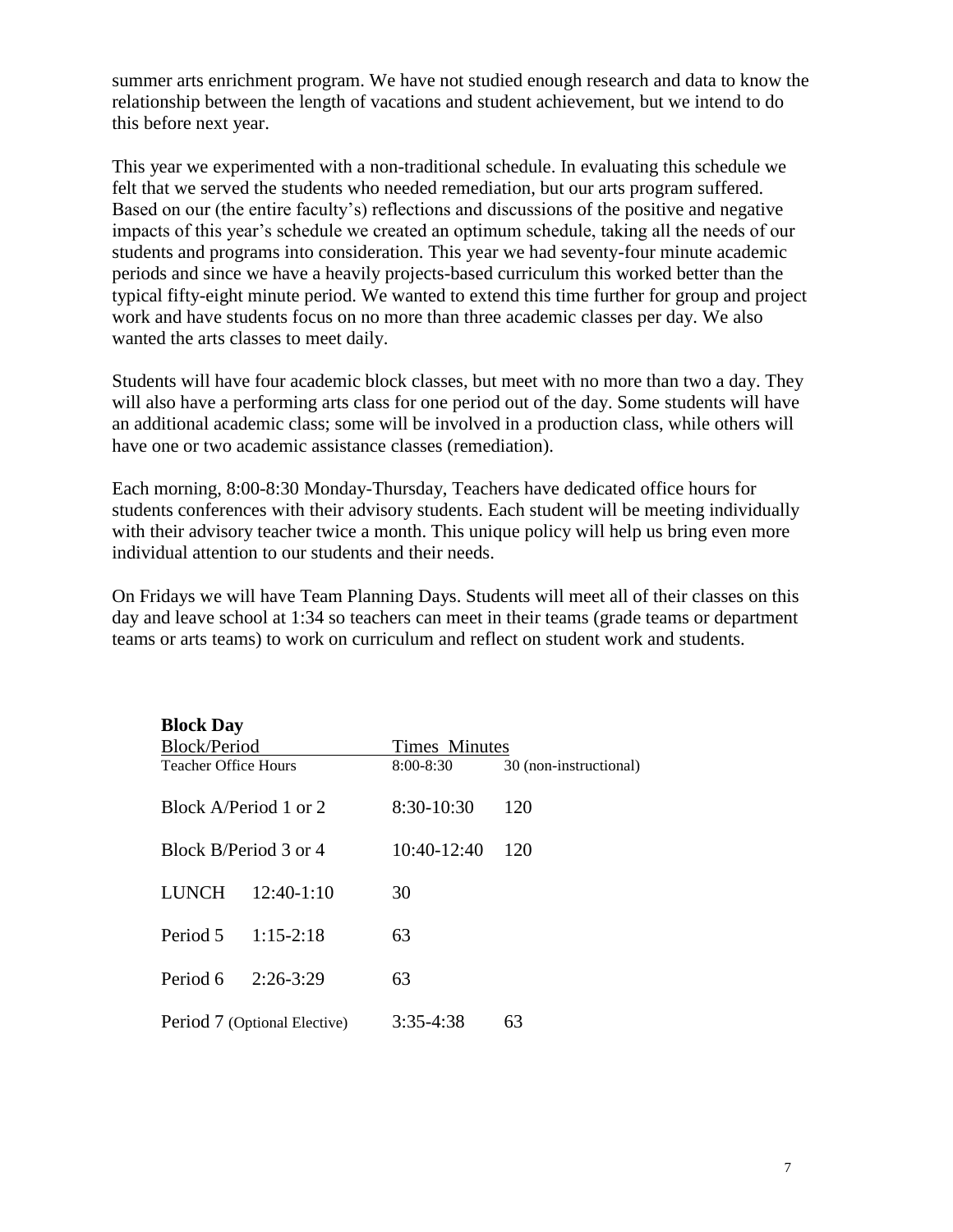# **Team Planning Day**

| Period             | Time                 | Minutes   |                        |
|--------------------|----------------------|-----------|------------------------|
| Team Planning Time |                      | 8:00-8:30 | 30 (non-instructional) |
| Period1            | 8:30-9:10            | 40        |                        |
| Period 2           | $9:15-9:55$          | 40        |                        |
|                    | Advisory 10:00-11:00 | 60        |                        |
| Period 3           | 11:05-11:45          | 40        |                        |
| Period 4           | 11:50-12:30          | 40        |                        |
| LUNCH              | 12:30-1:00           | 30        |                        |
| Period 5           | $1:05-1:45$          | 40        |                        |
| Period 6           | $1:50-2:30$          | 40        |                        |
| Team Planning Time |                      | 2:30-3:30 | 60 (non-instructional) |

## **Full Day**

| Period   | Time                        | Minutes     |    |
|----------|-----------------------------|-------------|----|
| Period1  | 8:30-9:29                   | 59          |    |
| Period 2 | $9:34-10:33$                | 59          |    |
| Period 3 | 10:38-11:37                 | 59          |    |
| Period 4 | 11:42-12:41                 | 59          |    |
| Lunch    | $12:41-1:11$                | 30          |    |
| Period 5 | $1:19-2:18$                 | 59          |    |
| Period 6 | $2:26-3:29$                 | 63          |    |
|          | Period 7(Optional Elective) | $3:35-4:38$ | 63 |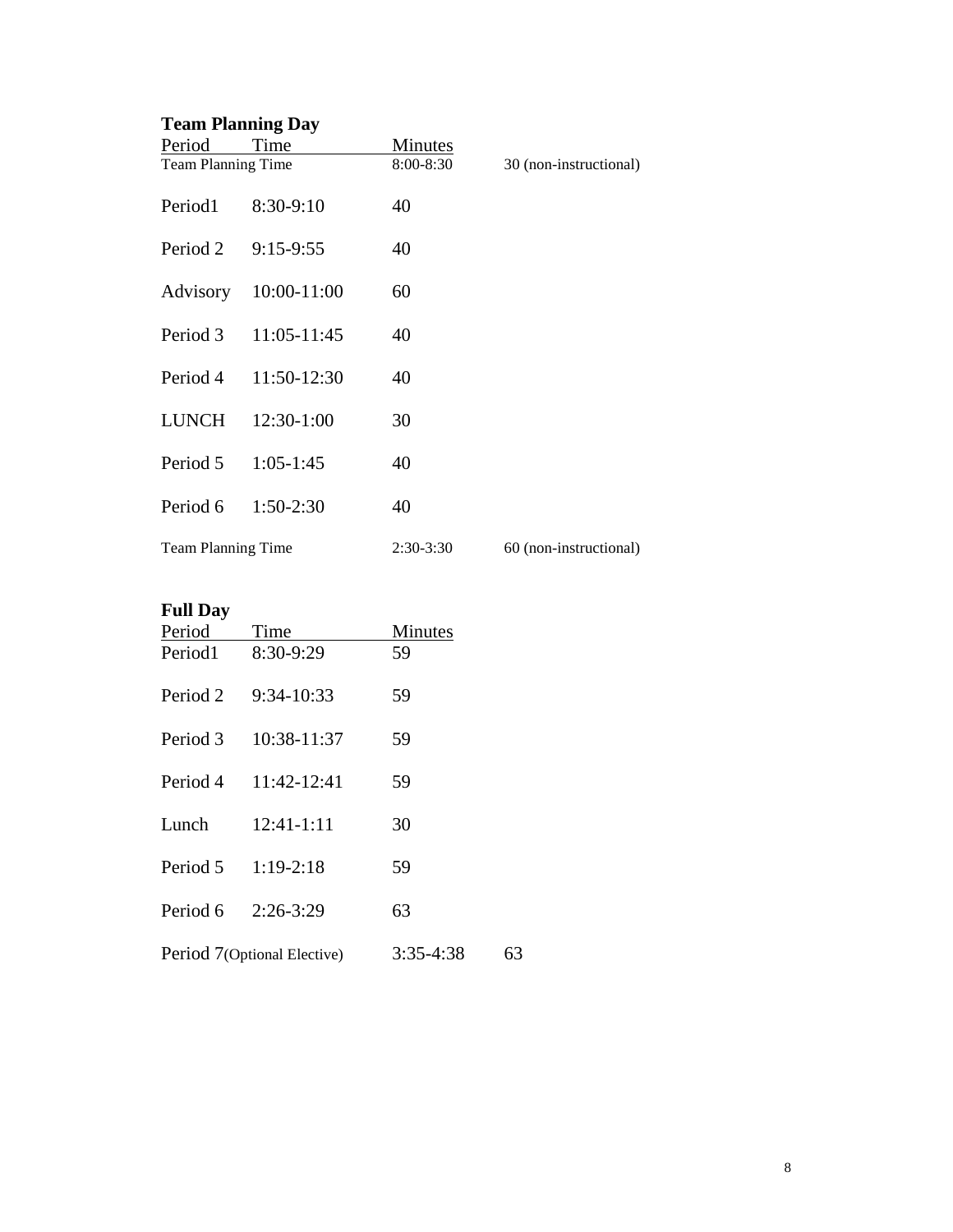#### **Finals Schedule**

(Repeats for 3 days to cover all 6 classes.)

| Period  | Time                 | Minutes |
|---------|----------------------|---------|
| Final 1 | 8:30-10:30           | 120     |
|         | Advisory 10:35-11:05 | 30      |
| Final 2 | $11:10-1:10$         | 120     |

#### **Yearly Instructional Minutes Breakdown**

Instructional Days on a Traditional Calendar = 180 (does not include holidays, pupil free days, or buy-back days)  $\triangleright$  Fall Semester – 88 total days 69 full/block days @ 389 minutes each  $(8:30 \text{ am} - 3:29 \text{ pm} - 30 \text{ minute lunch} = 389 \text{ instructional minutes per day}$ \*\*) **69 x 389 = 26,841 minutes** 16 team planning days @ 330 minutes each  $(8:30 \text{ am} - 2:30 \text{ pm} - 30 \text{ minute lunch} = 330 \text{ instructional minutes per day}$ \*\*) **16 x 330 = 5,280 minutes** 3 Finals Days @ 280 minutes each  $(8:30 \text{ am} - 1:10 \text{ pm} - \text{early dismissal/no lunch})$ **3 x 280 = 840 minutes Total Fall Instructional Minutes = 32,961**  $(26,841 + 5,280 + 840)$  $\triangleright$  Spring Semester has 92 total days 72 full/block days @ 389 minutes each  $(8:30 \text{ am} - 3:29 \text{ pm} - 30 \text{ minute lunch} = 389 \text{ instructional minutes per day}^{(*)}$ **72 x 389 = 28,008 minutes** 17 team planning days @ 330 minutes each  $(8:30 \text{ am} - 2:30 \text{ pm} - 30 \text{ minute lunch} = 330 \text{ instructional minutes per day}$ \*\*) **17 x 330 = 5,610 minutes** 3 Finals Days @ 280 minutes each  $(8:30 \text{ am} - 1:10 \text{ pm} - \text{early dismissal/no lunch})$ **3 x 280 = 840 minutes Total Spring Instructional Minutes = 34,458**  $(28,008 + 5,610 + 840)$ **SUMMARY** 32,961 Fall Instructional Minutes +34,458 Spring Instructional Minutes **67,419 Total Instructional Minutes for 2007-2008** (exceeds state mandated minutes by 2,619 minutes)

\*\*This does not include period 7 because it is an optional elective for STUDENTS. Not all students will take a period 7 class, therefore it is not part of the instructional day.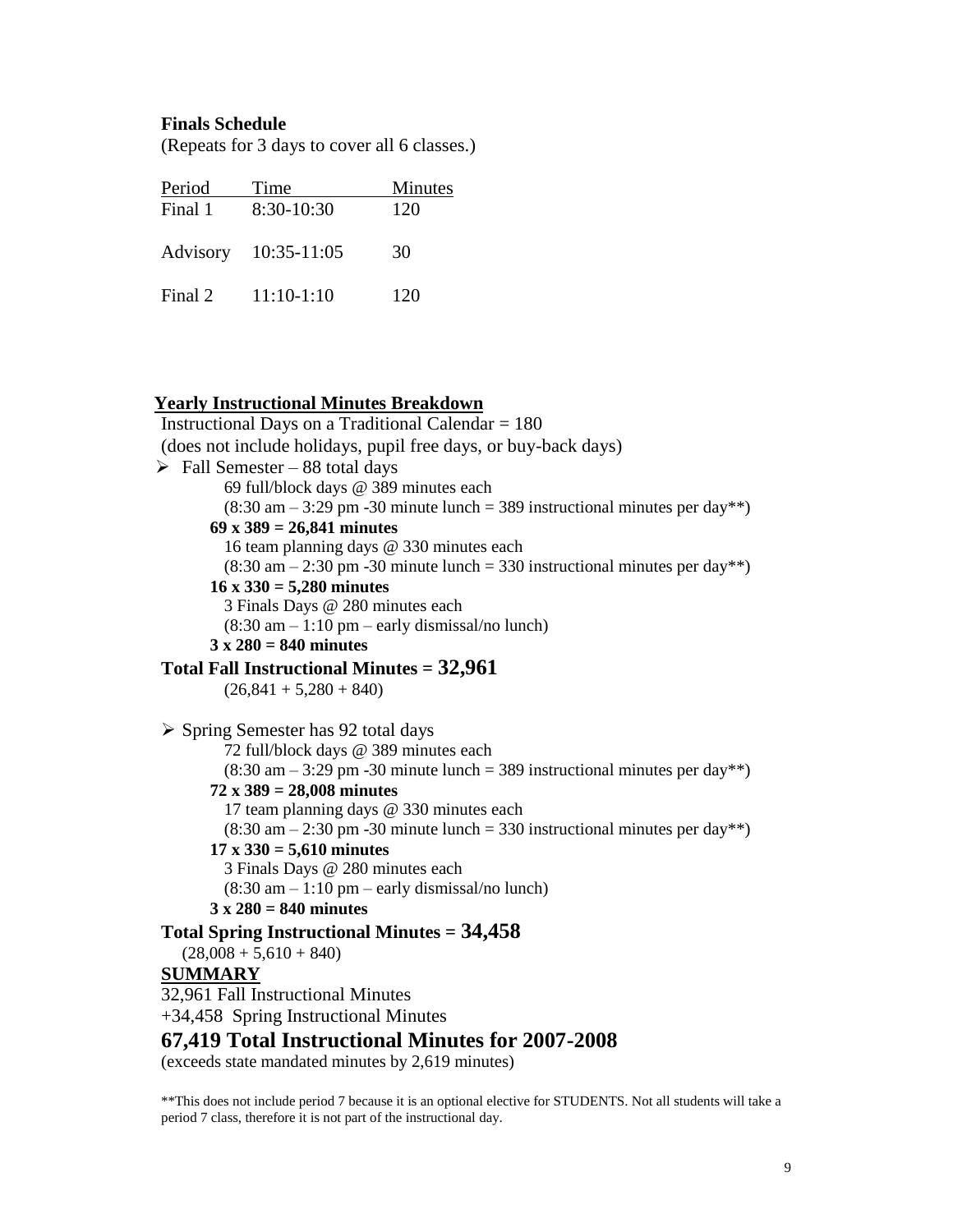### **Sample of Semester Instructional Minutes spent** *in the Classroom* **Fall Semester (Spring offers even more minutes.)**

#### **Periods 1-4**

| <b>Total Instructional Hours</b>    | 74.4 |
|-------------------------------------|------|
| <b>Total Instructional Minutes</b>  | 4464 |
| 4 Full Days x 59 min $=$            | 236  |
| 16 Team Days x 43 min $=$           | 688  |
| 30 Block Days x $118 \text{ min} =$ | 3540 |

#### **Periods 5 & 6**

| <b>Total Instructional Hours</b>   | 74.4 |
|------------------------------------|------|
| <b>Total Instructional Minutes</b> | 4464 |
| 4 Full Days x 59 min $=$           | 236  |
| 16 Team Days x 43 min $=$          | 688  |
| 60 Blocks Days x 59 min $=$        | 3540 |

#### **Period 7 (optional elective for students)**

| <b>Total Instructional Hours</b>   | $75.6*$ |
|------------------------------------|---------|
| <b>Total Instructional Minutes</b> | 4536    |
| 4 Full Days x 59 min $=$           | 236     |
| (Does not meet on Team Days)       |         |
| 60 Block Days x 70 min $=$         | 4200    |

 \*This class will most likely start a week late to leave time for auditions, which would reduce the official hours by approximately 5, but they would be made up during tech. and performance week.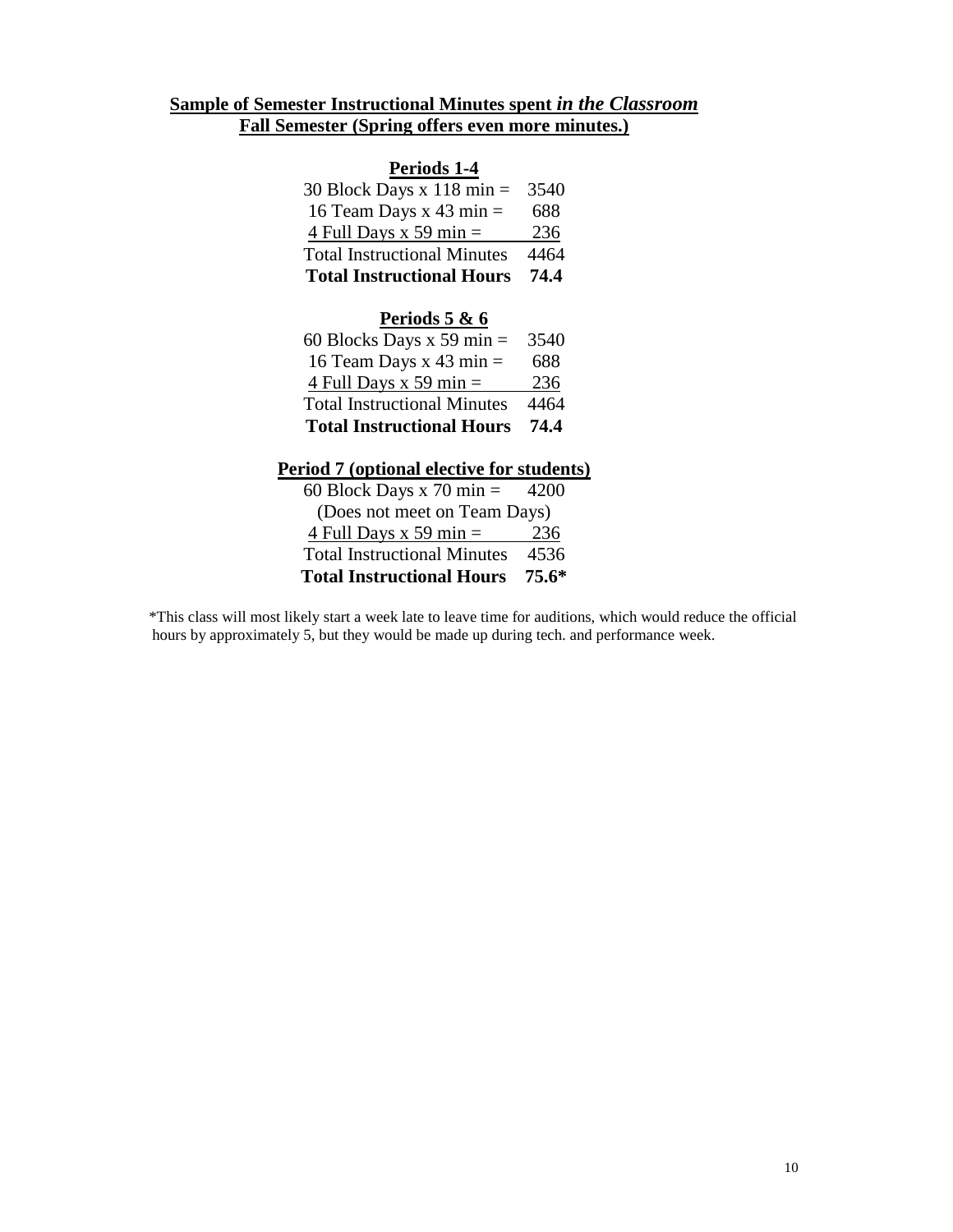# **2007-2008 Yearlong Schedule**

| Month             | Weekday              |                |                      | Date Sched Description                     | Month    | Weekday   |                |                                          | Date Sched Description                                |
|-------------------|----------------------|----------------|----------------------|--------------------------------------------|----------|-----------|----------------|------------------------------------------|-------------------------------------------------------|
| September Tuesday |                      | 4 <sup>1</sup> |                      | No School--Teacher Planning                | December | Monday    |                | 3 Block                                  | Periods 1, 3, 5 & 6                                   |
|                   | Wednesday            |                | $5$ Full             | 1st Day--all periods                       |          | Tuesday   |                | 4 Block                                  | Periods 2, 4, 5 & 6                                   |
|                   | Thursday             |                |                      | 6 Block Periods 1, 3, 5 & 6                |          | Wednesday |                | 5 Block                                  | Periods 1, 3, 5 & 6                                   |
|                   | Friday               |                |                      | 7 Block Periods 2, 4, 5 & 6                |          | Thursday  |                | 6 Block                                  | Periods 2, 4, 5 & 6                                   |
|                   | Monday               |                | $10$ Full            | All periods--regular dismissal             |          | Friday    |                | 7 Team                                   | All periods -- early dismissal                        |
|                   | Tuesday              |                | 11 Block             | Periods 1, 3, 5 & 6                        |          | Monday    |                | 10 Block                                 | Periods 1, 3, 5 & 6                                   |
|                   | Wednesday            |                | 12 Block             | Periods 2, 4, 5 & 6                        |          | Tuesday   |                | 11 Block                                 | Periods 2, 4, 5 & 6                                   |
|                   | Thursday             | 13             |                      | No School--Teacher Planning                |          | Wednesday |                | 12 Block                                 | Periods 1, 3, 5 & 6                                   |
|                   | Friday               |                |                      | 14 Team All periods-early dismissal        |          | Thursday  |                | 13 Block                                 | Periods 2, 4, 5 & 6                                   |
|                   | Monday               |                | 17 Block             | Periods 1, 3, 5 & 6                        |          | Friday    |                | 14 Team                                  | All periods -- early dismissal                        |
|                   | Tuesday              |                | 18 Block             | Periods 2, 4, 5 & 6                        |          |           |                | <b>Winter Break 12/17-1/04</b>           |                                                       |
|                   | Wednesday            |                | 19 Block             | Periods 1, 3, 5 & 6                        | January  | Monday    |                | 7 Block                                  | Periods 1, 3, 5 & 6                                   |
|                   | Thursday             |                | 20 Block             | Periods 2, 4, 5 & 6                        |          | Tuesday   |                | 8 Block                                  | Periods 2, 4, 5 & 6                                   |
|                   | Friday               |                | 21 Team              | All periods-- early dismissal              |          | Wednesday |                | $9$ Block                                | Periods 1, 3, 5 & 6                                   |
|                   | Monday               |                | 24 Block             | Periods 1, 3, 5 & 6                        |          | Thursday  |                | 10 Block                                 | Periods 2, 4, 5 & 6                                   |
|                   | Tuesday              |                | 25 Block             | Periods 2, 4, 5 & 6                        |          | Friday    |                | 11 Team                                  | All periods -- early dismissal                        |
|                   | Wednesday            |                | 26 Block             | Periods 1, 3, 5 & 6                        |          | Monday    |                | 14 Block                                 | Periods 1, 3, 5 & 6                                   |
|                   | Thursday             |                | 27 Block             | Periods 2, 4, 5 & 6                        |          | Tuesday   |                | 15 Block                                 | Periods 2, 4, 5 & 6                                   |
|                   | Friday               |                | 28 Team              | All periods-- early dismissal              |          | Wednesday |                | 16 Block                                 | Periods 1, 3, 5 & 6                                   |
| October           | Monday               |                | 1 Block              | Periods 1, 3, 5 & 6                        |          | Thursday  |                | 17 Block                                 | Periods 2, 4, 5 & 6                                   |
|                   | Tuesday              |                | 2 Block              | Periods 2, 4, 5 & 6                        |          | Friday    |                | 18 Team                                  | All periods -- early dismissal                        |
|                   | Wednesday            |                | 3 Block              | Periods 1, 3, 5 & 6                        |          | Monday    | 21             |                                          | No School--MLKJ Day                                   |
|                   | Thursday             |                | $4$ Block            | Periods 2, 4, 5 & 6                        |          | Tuesday   |                | 22 Block                                 | Periods 1, 3, 5 & 6                                   |
|                   | Friday               |                | 5 Team               | All periods-- early dismissal              |          | Wednesday |                | 23 Block                                 | Periods 2, 4, 5 & 6                                   |
|                   | Monday               |                | 8 Block              | Periods 1, 3, 5 & 6                        |          | Thursday  |                | $24$ Full                                | All periods--regular dismissal                        |
|                   | Tuesday              |                | 9Block               | Periods 2, 4, 5 & 6                        |          | Friday    |                | 25 Team                                  | All periods-- early dismissal                         |
|                   | Wednesday            |                | 10 Block             | Periods 1, 3, 5 & 6                        |          | Monday    |                | 28 Block                                 | Periods 1, 3, 5 & 6-Finals Revi                       |
|                   | Thursday             |                | 11 Block             | Periods 2, 4, 5 & 6                        |          | Tuesday   |                | 29 Block                                 | Periods 2, 4, 5 & 6-Finals Revi                       |
|                   | Friday               |                | 12 Team              | All periods-- early dismissal              |          | Wednesday |                | 30 Finals1                               | Finals Schedule early dismiss                         |
|                   | Monday               |                | 15 Block             | Periods 1, 3, 5 & 6                        |          | Thursday  |                | 31 Finals2                               | Finals Schedule early dismiss                         |
|                   | Tuesday              |                | 16 Block             | Periods 2, 4, 5 & 6                        | February | Friday    |                | 1   Finals 3                             | Finals Schedule early dismiss                         |
|                   | Wednesday            |                | 17 Block             | Periods 1, 3, 5 & 6                        |          | Monday    | $\overline{4}$ |                                          | No School--Teacher Planning                           |
|                   | Thursday             |                | 18 Block             | Periods 2, 4, 5 & 6                        |          | Tuesday   |                | 5 Block                                  | 1st Day Spring Sem-1,3,5 & 6                          |
|                   | Friday               |                | 19 Team              | All periods-- early dismissal              |          | Wednesday |                | 6 Block                                  | Periods 2, 4, 5 & 6                                   |
|                   | Monday               |                | 22 Block             | Periods 1, 3, 5 & 6                        |          | Thursday  |                | 7 Block                                  | Periods 1, 3, 5 & 6                                   |
|                   | Tuesday              |                | 23 Block             | Periods 2, 4, 5 & 6                        |          | Friday    |                | 8 Block                                  | Periods 2, 4, 5 & 6                                   |
|                   | Wednesday            |                | 24 Block             | Periods 1, 3, 5 & 6                        |          | Monday    |                | 11 Block                                 | Periods 1, 3, 5 & 6                                   |
|                   | Thursday             |                | 25 Block             | Periods 2, 4, 5 & 6                        |          | Tuesday   |                | 12 Block                                 | Periods 2, 4, 5 & 6                                   |
|                   | Friday               |                | $26$ Team            | All periods-- early dismissal              |          | Wednesday |                | 13 Block                                 | Periods 1, 3, 5 & 6                                   |
|                   | Monday               |                | $29$ Block           | Periods $1, 3, 586$                        |          | Thursdav  |                | 14 Block                                 | Periods 2, 4, 5 & 6                                   |
|                   | Tuesday              |                | 30 Block             | Periods 2, 4, 5 & 6                        |          | Friday    |                | 15 Team                                  | All periods -- early dismissal                        |
|                   | Wednesday            |                | 31 Block             | Periods 1, 3, 5 & 6                        |          | Monday    | 18             |                                          | No School--President's Day                            |
| November          | Thursday             |                | 1 Block              | Periods 2, 4, 5 & 6                        |          | Tuesday   |                | $19$ Full                                | All periods--regular dismissal                        |
|                   | Friday               |                | $2$ Team             | All periods-- early dismissal              |          | Wednesday |                | 20 Block                                 | Periods 1, 3, 5 & 6                                   |
|                   | Monday               |                | 5Block               | Periods 1, 3, 5 & 6                        |          | Thursday  |                | 21 Block                                 | Periods 2, 4, 5 & 6                                   |
|                   | Tuesday              |                | 6Block               | Periods 2, 4, 5 & 6                        |          | Friday    |                | 22 Team                                  | All periods -- early dismissal                        |
|                   | Wednesday            |                | 7 Block              | Periods 1, 3, 5 & 6                        |          | Monday    |                | 25 Block                                 | Periods 1, 3, 5 & 6                                   |
|                   | Thursday             |                | 8 Block              | Periods 2, 4, 5 & 6                        |          | Tuesday   |                | 26 Block                                 | Periods 2, 4, 5 & 6                                   |
|                   | Friday               |                | 9 <sup>Team</sup>    | All periods-- early dismissal              |          | Wednesday |                | 27 Block                                 | Periods 1, 3, 5 & 6                                   |
|                   | Monday               | 12             |                      | No School--Veterans Day                    |          | Thursday  |                | 28 Block                                 | Periods 2, 4, 5 & 6                                   |
|                   | Tuesday              |                | $13$ Full            | All periods--regular dismissal             |          | Friday    |                | 29 Team                                  | All periods-- early dismissal                         |
|                   | Wednesday            |                | 14 Block             | Periods 1, 3, 5 & 6                        | March    | Monday    |                | 3 Block                                  | Periods 1, 3, 5 & 6                                   |
|                   | Thursday             |                | 15 Block             | Periods 2, 4, 5 & 6                        |          | Tuesday   |                | 4 Block                                  | Periods 2, 4, 5 & 6                                   |
|                   | Friday               |                | 16 Team              | All periods-- early dismissal              |          | Wednesday |                | 5 Block                                  | Periods 1, 3, 5 & 6                                   |
|                   | Monday               |                | $19$ Full            | All periods--regular dismissal             |          | Thursday  |                | 6 Block                                  | Periods 2, 4, 5 & 6                                   |
|                   | Tuesday              |                | 20 Block             | Periods 1, 3, 5 & 6                        |          | Friday    |                | 7 Team                                   | All periods-- early dismissal                         |
|                   | Wednesday            |                | 21 Block             | Periods 2, 4, 5 & 6                        |          | Monday    |                | 10 Block                                 | Periods 1, 3, 5 & 6                                   |
|                   | <b>Thursday</b>      | 22             |                      | No School--Thanksgiving                    |          | Tuesday   |                | 11 Block                                 | Periods 2, 4, 5 & 6                                   |
|                   | Friday               | 23             |                      | No School--Thanksgiving                    |          | Wednesday |                | 12 Block                                 | Periods 1, 3, 5 & 6                                   |
|                   | Monday               |                | 26 Block             | Periods 1, 3, 5 & 6                        |          | Thursday  |                | 13 Block                                 | Periods 2, 4, 5 & 6<br>All periods -- early dismissal |
|                   | Tuesday<br>Wednesday |                | 27 Block             | Periods 2, 4, 5 & 6                        |          | Friday    |                | 14 Team<br><b>Spring Break 3/17-3/21</b> |                                                       |
|                   | Thursday             |                | 28 Block<br>29 Block | Periods 1, 3, 5 & 6<br>Periods 2, 4, 5 & 6 |          |           |                |                                          |                                                       |
|                   | Friday               |                | 30 Team              | All periods -- early dismissal             |          |           |                |                                          | 11                                                    |
|                   |                      |                |                      |                                            |          |           |                |                                          |                                                       |

| Weekday              |    |                   | Date Sched Description                         | Month    | Weekday          |                         |                                | Date Sched Description                                               |
|----------------------|----|-------------------|------------------------------------------------|----------|------------------|-------------------------|--------------------------------|----------------------------------------------------------------------|
| <b>Tuesday</b>       | 4  |                   | No School--Teacher Planning                    | December | Monday           |                         | 3 Block                        | Periods 1, 3, 5 & 6                                                  |
| Wednesday            |    | $5$ Full          | 1st Day--all periods                           |          | Tuesday          |                         | 4 Block                        | Periods 2, 4, 5 & 6                                                  |
| Thursday             |    | 6 Block           | Periods 1, 3, 5 & 6                            |          | Wednesday        |                         | 5 Block                        | Periods 1, 3, 5 & 6                                                  |
| Friday               | 7  | Block             | Periods 2, 4, 5 & 6                            |          | Thursday         |                         | 6 Block                        | Periods 2, 4, 5 & 6                                                  |
| Monday               |    | 10 Full           | All periods--regular dismissal                 |          | Friday           | $\overline{7}$          | Team                           | All periods-- early dismissal                                        |
| Tuesday              |    | 11 Block          | Periods 1, 3, 5 & 6                            |          | Monday           |                         | 10 Block                       | Periods 1, 3, 5 & 6                                                  |
| Wednesday            |    | 12 Block          | Periods 2, 4, 5 & 6                            |          | Tuesday          |                         | 11 Block                       | Periods 2, 4, 5 & 6                                                  |
| Thursday             | 13 |                   | No School--Teacher Planning                    |          | Wednesday        |                         | 12 Block                       | Periods 1, 3, 5 & 6                                                  |
| Friday               |    | 14 Team           | All periods-early dismissal                    |          | Thursday         |                         | 13 Block                       | Periods 2, 4, 5 & 6                                                  |
| Monday               |    | 17 Block          | Periods 1, 3, 5 & 6                            |          | Friday           |                         | 14 Team                        | All periods-- early dismissal                                        |
| Tuesday              |    | 18 Block          | Periods 2, 4, 5 & 6                            |          |                  |                         | <b>Winter Break 12/17-1/04</b> |                                                                      |
| Wednesday            |    | 19 Block          | Periods 1, 3, 5 & 6                            | January  | Monday           |                         | 7 Block                        | Periods 1, 3, 5 & 6                                                  |
| Thursday             |    | 20 Block          | Periods 2, 4, 5 & 6                            |          | Tuesday          |                         | 8 Block                        | Periods 2, 4, 5 & 6                                                  |
| Friday               |    | 21 Team           | All periods-- early dismissal                  |          | Wednesday        |                         | 9Block                         | Periods 1, 3, 5 & 6                                                  |
| Monday               |    | 24 Block          | Periods 1, 3, 5 & 6                            |          | Thursday         |                         | 10 Block                       | Periods 2, 4, 5 & 6                                                  |
| <b>Tuesday</b>       |    | 25 Block          | Periods 2, 4, 5 & 6                            |          | Friday           |                         | 11 Team                        | All periods -- early dismissal                                       |
| Wednesday            |    | 26 Block          | Periods 1, 3, 5 & 6                            |          | Monday           |                         | 14 Block                       | Periods 1, 3, 5 & 6                                                  |
| Thursday             |    | 27 Block          | Periods 2, 4, 5 & 6                            |          | Tuesday          |                         | 15 Block                       | Periods 2, 4, 5 & 6                                                  |
| Friday               |    | 28 Team           | All periods-- early dismissal                  |          | Wednesday        |                         | $16$ Block                     | Periods 1, 3, 5 & 6                                                  |
| Monday               |    | 1 Block           | Periods 1, 3, 5 & 6                            |          | Thursday         |                         | 17 Block                       | Periods 2, 4, 5 & 6                                                  |
| Tuesday              |    | 2 Block           | Periods 2, 4, 5 & 6                            |          | Friday           | 18                      | Team                           | All periods -- early dismissal                                       |
| Wednesday            |    | 3 Block           | Periods 1, 3, 5 & 6                            |          | Monday           | 21                      |                                | No School--MLKJ Day                                                  |
| Thursday             |    | 4 Block           | Periods 2, 4, 5 & 6                            |          | Tuesday          |                         | 22 Block                       | Periods 1, 3, 5 & 6                                                  |
| Friday               |    | 5 <sup>Team</sup> | All periods--early dismissal                   |          | Wednesday        |                         | 23 Block                       | Periods 2, 4, 5 & 6                                                  |
| Monday               |    | 8 Block           | Periods 1, 3, 5 & 6                            |          | Thursday         |                         | $24$ Full                      | All periods--regular dismissal                                       |
| Tuesday              |    | 9Block            | Periods 2, 4, 5 & 6                            |          | Friday           |                         | 25 Team                        | All periods-- early dismissal                                        |
| Wednesday            |    | 10 Block          | Periods 1, 3, 5 & 6                            |          | Monday           |                         | 28 Block                       | Periods 1, 3, 5 & 6-Finals Review                                    |
| Thursday             |    | 11 Block          | Periods 2, 4, 5 & 6                            |          | Tuesday          |                         | 29 Block                       |                                                                      |
| Friday               |    | 12 Team           | All periods--early dismissal                   |          | Wednesday        |                         | 30 Finals 1                    | Periods 2, 4, 5 & 6-Finals Review<br>Finals Schedule early dismissal |
|                      |    | 15 Block          |                                                |          | Thursday         |                         |                                | 31 Finals2 Finals Schedule early dismissal                           |
| Monday<br>Tuesday    |    | 16 Block          | Periods 1, 3, 5 & 6<br>Periods 2, 4, 5 & 6     | February | Friday           | $\mathbf{1}$            | Finals3                        | Finals Schedule early dismissal                                      |
| Wednesday            |    | 17 Block          |                                                |          | Monday           | $\overline{\mathbf{4}}$ |                                |                                                                      |
| Thursday             |    | 18 Block          | Periods 1, 3, 5 & 6<br>Periods 2, 4, 5 & 6     |          | Tuesday          |                         | 5 Block                        | No School--Teacher Planning                                          |
|                      |    | 19 Team           | All periods--early dismissal                   |          | Wednesday        |                         | 6 Block                        | 1st Day Spring Sem-1,3,5 & 6<br>Periods 2, 4, 5 & 6                  |
| Friday               |    | 22 Block          |                                                |          |                  | 7                       | <b>Block</b>                   |                                                                      |
| Monday               |    | 23 Block          | Periods 1, 3, 5 & 6                            |          | Thursday         |                         | 8 Block                        | Periods 1, 3, 5 & 6<br>Periods 2, 4, 5 & 6                           |
| Tuesday<br>Wednesday |    | 24 Block          | Periods 2, 4, 5 & 6                            |          | Friday<br>Monday |                         | 11 Block                       |                                                                      |
| Thursday             |    | 25 Block          | Periods 1, 3, 5 & 6<br>Periods 2, 4, 5 & 6     |          | Tuesday          |                         | 12 Block                       | Periods 1, 3, 5 & 6<br>Periods 2, 4, 5 & 6                           |
| Friday               |    | 26 Team           | All periods--early dismissal                   |          | Wednesday        |                         | 13 Block                       | Periods 1, 3, 5 & 6                                                  |
| Monday               |    | 29 Block          | Periods 1, 3, 5 & 6                            |          | Thursday         |                         | $14$ Block                     | Periods 2, 4, 5 & 6                                                  |
| Tuesday              |    | 30 Block          | Periods 2, 4, 5 & 6                            |          | Friday           |                         | 15 Team                        | All periods -- early dismissal                                       |
| Wednesday            |    | 31 Block          | Periods 1, 3, 5 & 6                            |          | Monday           | 18                      |                                | No School--President's Day                                           |
| Thursday             |    | 1 Block           | Periods 2, 4, 5 & 6                            |          | Tuesday          |                         | $19$ Full                      | All periods--regular dismissal                                       |
| Friday               |    | $2$ Team          | All periods--early dismissal                   |          | Wednesday        |                         | 20 Block                       | Periods 1, 3, 5 & 6                                                  |
| Monday               |    | 5Block            | Periods 1, 3, 5 & 6                            |          | Thursday         |                         | 21 Block                       | Periods 2, 4, 5 & 6                                                  |
| Tuesday              |    | 6Block            | Periods 2, 4, 5 & 6                            |          | Friday           | 22                      | Team                           | All periods-- early dismissal                                        |
| Wednesday            |    | 7 Block           | Periods 1, 3, 5 & 6                            |          | Monday           |                         | 25 Block                       | Periods 1, 3, 5 & 6                                                  |
| <b>Thursday</b>      |    | 8 Block           | Periods 2, 4, 5 & 6                            |          | <b>Tuesday</b>   |                         | 26 Block                       | Periods 2, 4, 5 & 6                                                  |
| Friday               |    | 9 Team            | All periods-- early dismissal                  |          | Wednesday        |                         | 27 Block                       | Periods 1, 3, 5 & 6                                                  |
| Monday               | 12 |                   | No School--Veterans Day                        |          | Thursday         |                         | 28 Block                       | Periods 2, 4, 5 & 6                                                  |
| Tuesday              |    | 13 Full           | All periods--regular dismissal                 |          | Friday           |                         | 29 Team                        | All periods -- early dismissal                                       |
| Wednesday            |    | 14 Block          | Periods 1, 3, 5 & 6                            | March    | Monday           |                         | 3 Block                        | Periods 1, 3, 5 & 6                                                  |
| Thursday             |    | 15 Block          | Periods 2, 4, 5 & 6                            |          | Tuesday          |                         | 4 Block                        | Periods 2, 4, 5 & 6                                                  |
| Friday               |    | 16 Team           | All periods--early dismissal                   |          | Wednesday        |                         | 5 Block                        | Periods 1, 3, 5 & 6                                                  |
| Monday               |    | $19$ Full         | All periods--regular dismissal                 |          | Thursday         |                         | 6 Block                        | Periods 2, 4, 5 & 6                                                  |
| Tuesday              |    | 20 Block          | Periods 1, 3, 5 & 6                            |          | Friday           | 7                       | Team                           | All periods -- early dismissal                                       |
| Wednesday            | 21 | <b>Block</b>      | Periods 2, 4, 5 & 6                            |          | Monday           |                         | 10 Block                       | Periods 1, 3, 5 & 6                                                  |
| Thursday             | 22 |                   | No School--Thanksgiving                        |          | Tuesday          |                         | 11 Block                       | Periods 2, 4, 5 & 6                                                  |
| Friday               | 23 |                   |                                                |          | Wednesday        |                         | 12 Block                       | Periods 1, 3, 5 & 6                                                  |
| Monday               |    | 26 Block          | No School--Thanksgiving<br>Periods 1, 3, 5 & 6 |          | Thursday         |                         | 13 Block                       | Periods 2, 4, 5 & 6                                                  |
|                      |    |                   |                                                |          |                  |                         |                                | All periods -- early dismissal                                       |
| Tuesday              |    | 27 Block          | Periods 2, 4, 5 & 6                            |          | Friday           |                         | 14 Team                        |                                                                      |
| Wednesday            |    | 28 Block          | Periods 1, 3, 5 & 6                            |          |                  |                         | <b>Spring Break 3/17-3/21</b>  |                                                                      |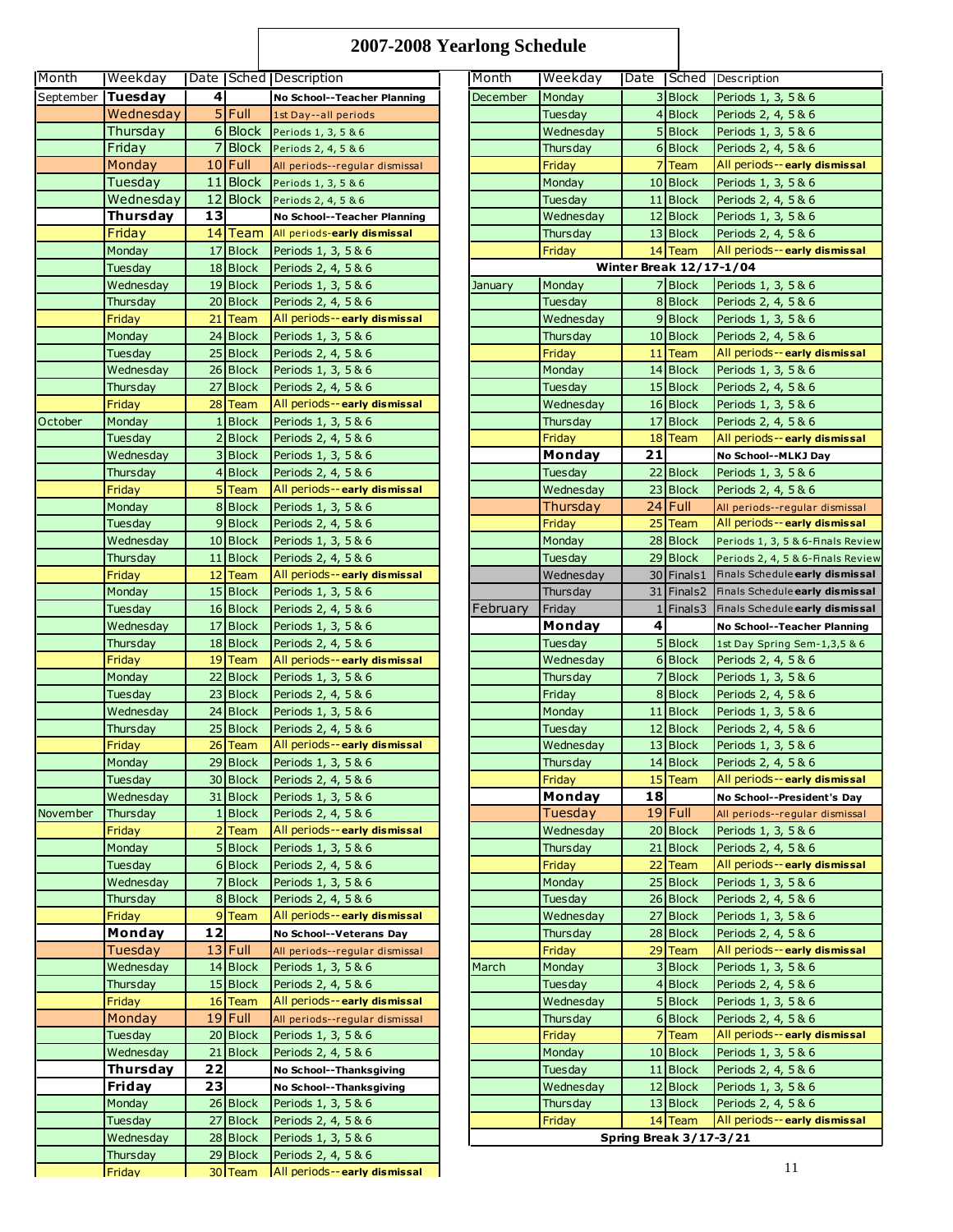| Month | Weekday   |    |             | Date Sched Description         | Month           | Weekday            |       |                              | Date Sched Description   |
|-------|-----------|----|-------------|--------------------------------|-----------------|--------------------|-------|------------------------------|--------------------------|
| March | Mondav    |    | $24$ Block  | Periods 1, 3, 5 & 6            | June            | Monday             |       | 16 Block                     | Periods 1, 3,            |
|       | Tuesday   |    | $25$ Block  | Periods 2, 4, 5 & 6            |                 | Tuesday            |       | 17 Block                     | Periods 2, 4,            |
|       | Wednesday |    | 26 Block    | Periods 1, 3, 5 & 6            |                 | Wednesday          |       | $18$ Finals 1                | <b>Finals Sched</b>      |
|       | Thursday  |    | 27 Block    | Periods 2, 4, 5 & 6            |                 | Thursday           |       | $19$ Finals2                 | <b>Finals Sched</b>      |
|       | Friday    |    | 28 Team     | All periods--early dismissal   |                 | Friday             |       | 20 Finals3                   | <b>Finals Sched</b>      |
|       | Monday    |    | 31 Block    | Periods 1, 3, 5 & 6            |                 |                    |       |                              |                          |
| April | Tuesday   |    | 1Block      | Periods 2, 4, 5 & 6            |                 |                    |       |                              |                          |
|       | Wednesday |    | $2$ Block   | Periods 1, 3, 5 & 6            |                 |                    |       |                              |                          |
|       | Thursday  |    | 3 Block     | Periods 2, 4, 5 & 6            |                 |                    |       | <b>Meetings &amp; Events</b> |                          |
|       | Friday    |    | $4$ Team    | All periods--early dismissal   | Date            | Time               | Event |                              |                          |
|       | Monday    |    | 7 Block     | Periods 1, 3, 5 & 6            | $9/12/07$ 5-7pm |                    |       | Parent Reception             |                          |
|       | Tuesday   |    | 8 Block     | Periods 2, 4, 5 & 6            | 10/4/07         |                    |       |                              | Fall Progress Grades Due |
|       | Wednesday |    | $9$ Block   | Periods 1, 3, 5 & 6            |                 | 10/9/07 5-7:30 pm  |       |                              | Parent Conferences (All  |
|       | Thursday  |    | $10$ Block  | Periods 2, 4, 5 & 6            | 11/5/07         |                    |       |                              | Fall Mid-term Grades Du  |
|       | Friday    |    | 11 Team     | All periods--early dismissal   |                 | 11/14/07 5-7:30 pm |       |                              | Academic Concern Parer   |
|       | Monday    |    | 14 Block    | Periods 1, 3, 5 & 6            |                 |                    |       |                              | (for any student with a  |
|       | Tuesday   |    | 15 Block    | Periods 2, 4, 5 & 6            |                 |                    |       |                              | scheduled by Advisory T  |
|       | Wednesday |    | $16$ Block  | Periods 1, 3, 5 & 6            | 12/10/07        |                    |       |                              | Fall Progress Grades Due |
|       | Thursday  |    | 17 Block    | Periods 2, 4, 5 & 6            |                 | 1/9/08 5-7:30 pm   |       |                              | lAcademic Concern Parer  |
|       | Friday    |    | 18 Team     | All periods--early dismissal   |                 |                    |       |                              | (for any student with a  |
|       | Monday    |    | 21 Block    | Periods 1, 3, 5 & 6            |                 |                    |       |                              | scheduled by Advisory T  |
|       | Tuesday   |    | $22$ Block  | Periods 2, 4, 5 & 6            | 2/4/08          |                    |       |                              | Fall Final Semester Grad |
|       | Wednesday |    | 23 Block    | Periods 1, 3, 5 & 6            | $2/16/08$ 1-3pm |                    |       |                              | Parent Bar-B-Que (Satur  |
|       | Thursday  |    | 24 Block    | Periods 2, 4, 5 & 6            | 3/6/08          |                    |       |                              | Spring Progress Grades I |
|       | Friday    |    | $25$ Team   | All periods--early dismissal   | 3/12/08         |                    |       |                              | Parent Conferences (All  |
|       | Monday    |    | $28$ Block  | Periods 1, 3, 5 & 6            | 4/9/08          |                    |       |                              | Spring Midterm Grades I  |
|       | Tuesday   |    | 29 Block    | Periods 2, 4, 5 & 6            |                 | 4/15/08 5-7:30 pm  |       |                              | Academic Concern Parer   |
|       | Wednesday |    | 30 Block    | Periods 1, 3, 5 & 6            |                 |                    |       |                              | (for any student with a  |
| May   | Thursday  |    | 1 Block     | Periods 2, 4, 5 & 6            |                 |                    |       |                              | scheduled by Advisory T  |
|       | Friday    |    | $2$ Team    | All periods--early dismissal   | 5/9/08          |                    |       |                              | Spring Progress Grades I |
|       | Monday    |    | 5 Block     | Periods 1, 3, 5 & 6            |                 | 5/14/08 5-7:30 pm  |       |                              | Academic Concern Parer   |
|       | Tuesday   |    | 6 Block     | Periods 2, 4, 5 & 6            |                 |                    |       |                              | (for any student with a  |
|       | Wednesday |    | 7Block      | Periods 1, 3, 5 & 6            |                 |                    |       |                              | scheduled by Advisory T  |
|       | Thursday  |    | 8Block      | Periods 2, 4, 5 & 6            | 6/20/08         |                    |       |                              | Spring Final Grades Due  |
|       | Friday    |    | $9$ Team    | All periods--early dismissal   |                 |                    |       |                              |                          |
|       | Monday    |    | 12 Block    | Periods 1, 3, 5 & 6            |                 |                    |       |                              |                          |
|       | Tuesday   |    | $13$ Block  | Periods 2, 4, 5 & 6            |                 |                    |       |                              |                          |
|       | Wednesday |    | $14$ Block  | Periods 1, 3, 5 & 6            |                 |                    |       |                              |                          |
|       | Thursday  |    | 15 Block    | Periods 2, 4, 5 & 6            |                 |                    |       |                              |                          |
|       | Friday    |    | 16 Team     | All periods--early dismissal   |                 |                    |       |                              |                          |
|       | Monday    |    | 19 Block    | Periods 1, 3, 5 & 6            |                 |                    |       |                              |                          |
|       | Tuesday   |    | 20 Block    | Periods 2, 4, 5 & 6            |                 |                    |       |                              |                          |
|       | Wednesday |    | 21 Block    | Periods 1, 3, 5 & 6            |                 |                    |       |                              |                          |
|       | Thursday  |    | 22 Block    | Periods 2, 4, 5 & 6            |                 |                    |       |                              |                          |
|       | Friday    |    | 23 Team     | All periods--early dismissal   |                 |                    |       |                              |                          |
|       | Monday    | 26 |             | No School--Memorial Day        |                 |                    |       |                              |                          |
|       | Tuesday   |    | $27$ Full   | All periods--regular dismissal |                 |                    |       |                              |                          |
|       | Wednesday |    | 28 Block    | Periods 1, 3, 5 & 6            |                 |                    |       |                              |                          |
|       | Thursday  |    | 29 Block    | Periods 2, 4, 5 & 6            |                 |                    |       |                              |                          |
|       | Friday    |    | 30 Team     | All periods--early dismissal   |                 |                    |       |                              |                          |
| June  | Monday    |    | 2 Block     | Periods 1, 3, 5 & 6            |                 |                    |       |                              |                          |
|       | Tuesday   |    | 3 Block     | Periods 2, 4, 5 & 6            |                 |                    |       |                              |                          |
|       | Wednesday |    | 4Block      | Periods 1, 3, 5 & 6            |                 |                    |       |                              |                          |
|       | Thursday  |    | 5 Block     | Periods 2, 4, 5 & 6            |                 |                    |       |                              |                          |
|       | Friday    |    | $6$ Team    | All periods--early dismissal   |                 |                    |       |                              |                          |
|       | Monday    |    | 9 Block     | Periods 1, 3, 5 & 6            |                 |                    |       |                              |                          |
|       | Tuesday   |    | $10$  Block | Periods 2, 4, 5 & 6            |                 |                    |       |                              |                          |
|       | Wednesday |    | 11 Block    | Periods 1, 3, 5 & 6            |                 |                    |       |                              |                          |
|       | Thursday  |    | 12 Block    | Periods 2, 4, 5 & 6            |                 |                    |       |                              |                          |
|       | Friday    |    | $13$ Team   | All periods--early dismissal   |                 |                    |       |                              |                          |
|       |           |    |             |                                |                 |                    |       |                              |                          |

| Month | <b>I</b> Weekdav |          | Date Sched Description         | l Month     | <b>I</b> Weekdav   |          | Date Sched Description                      |
|-------|------------------|----------|--------------------------------|-------------|--------------------|----------|---------------------------------------------|
| March | <b>I</b> Monday  | 24 Block | <b>Periods 1, 3, 5 &amp; 6</b> | <b>June</b> | <b>I</b> Monday    | 16 Block | Periods 1, 3, 5 & 6-Finals Review           |
|       | Tuesday          | 25 Block | <b>Periods 2, 4, 5 &amp; 6</b> |             | <b>I</b> Tuesdav   | 17 Block | Periods 2, 4, 5 & 6-Finals Review           |
|       | <b>Wednesdav</b> |          | $26$ Block Periods 1, 3, 5 & 6 |             | <b>I</b> Wednesdav |          | 18 Finals1 Finals Schedule early dismissal  |
|       | Thursdav         | 27 Block | <b>Periods 2, 4, 5 &amp; 6</b> |             | <b>Thursdav</b>    |          | 19 Finals2 Finals Schedule early dismissal  |
|       | Fridav           | 28 Team  | All periods--early dismissal   |             | <b>IFridav</b>     |          | 20 Finals 3 Finals Schedule early dismissal |
|       |                  |          |                                |             |                    |          |                                             |

| Thursday  | 3 Block           | Periods 2, 4, 5 & 6            | <b>Meetings &amp; Events</b> |                     |                                                       |  |  |  |  |
|-----------|-------------------|--------------------------------|------------------------------|---------------------|-------------------------------------------------------|--|--|--|--|
| Friday    | 4 Team            | All periods--early dismissal   | Date                         | Time                | Event                                                 |  |  |  |  |
| Monday    | 7Block            | Periods 1, 3, 5 & 6            | $9/12/07$ 5-7pm              |                     | Parent Reception                                      |  |  |  |  |
| Tuesday   | 8Block            | Periods 2, 4, 5 & 6            | 10/4/07                      |                     | Fall Progress Grades Due                              |  |  |  |  |
| Wednesday | 9 Block           | Periods 1, 3, 5 & 6            |                              | 10/9/07 5-7:30 pm   | Parent Conferences (All Students)                     |  |  |  |  |
| Thursday  | 10 Block          | Periods 2, 4, 5 & 6            | 11/5/07                      |                     | Fall Mid-term Grades Due                              |  |  |  |  |
| Friday    | $11$ Team         | All periods--early dismissal   |                              |                     | 11/14/07 5-7:30 pm Academic Concern Parent Conference |  |  |  |  |
| Monday    | $14$ Block        | Periods 1, 3, 5 & 6            |                              |                     | (for any student with a D or Fail; to be              |  |  |  |  |
| Tuesday   | 15 Block          | Periods 2, 4, 5 & 6            |                              |                     | scheduled by Advisory Teachers)                       |  |  |  |  |
| Wednesday | $16$ Block        | Periods 1, 3, 5 & 6            | 12/10/07                     |                     | Fall Progress Grades Due                              |  |  |  |  |
| Thursday  | $17$ Block        | Periods 2, 4, 5 & 6            |                              | 1/9/08 5-7:30 pm    | Academic Concern Parent Conference                    |  |  |  |  |
| Friday    | 18 Team           | All periods--early dismissal   |                              |                     | (for any student with a D or Fail; to be              |  |  |  |  |
| Monday    | $21$ Block        | Periods 1, 3, 5 & 6            |                              |                     | scheduled by Advisory Teachers)                       |  |  |  |  |
| Tuesday   | 22 Block          | Periods 2, 4, 5 & 6            | 2/4/08                       |                     | Fall Final Semester Grades Due                        |  |  |  |  |
| Wednesday | $23$ Block        | Periods 1, 3, 5 & 6            | 2/16/08 1-3pm                |                     | Parent Bar-B-Que (Saturday)                           |  |  |  |  |
| Thursday  | $24$ Block        | Periods 2, 4, 5 & 6            | 3/6/08                       |                     | Spring Progress Grades Due                            |  |  |  |  |
| Friday    | $25$ Team         | All periods--early dismissal   | 3/12/08                      |                     | Parent Conferences (All Students)                     |  |  |  |  |
| Monday    | $28$ Block        | Periods 1, 3, 5 & 6            | 4/9/08                       |                     | Spring Midterm Grades Due                             |  |  |  |  |
| Tuesday   | $29$ Block        | Periods 2, 4, 5 & 6            |                              | $4/15/08$ 5-7:30 pm | Academic Concern Parent Conference                    |  |  |  |  |
| Wednesday | 30 Block          | Periods 1, 3, 5 & 6            |                              |                     | (for any student with a D or Fail; to be              |  |  |  |  |
| Thursday  | 1 Block           | Periods 2, 4, 5 & 6            |                              |                     | scheduled by Advisory Teachers)                       |  |  |  |  |
| Friday    | $2$ Team          | All periods -- early dismissal | 5/9/08                       |                     | Spring Progress Grades Due                            |  |  |  |  |
| Monday    | 5 Block           | Periods 1, 3, 5 & 6            |                              | 5/14/08 5-7:30 pm   | Academic Concern Parent Conference                    |  |  |  |  |
| Tuesday   | 6Block            | Periods 2, 4, 5 & 6            |                              |                     | (for any student with a D or Fail; to be              |  |  |  |  |
| Wednesday | Block             | Periods 1, 3, 5 & 6            |                              |                     | scheduled by Advisory Teachers)                       |  |  |  |  |
| Thursday  | 8Block            | Periods 2, 4, 5 & 6            | 6/20/08                      |                     | Spring Final Grades Due                               |  |  |  |  |
| Fridav    | 9 <sub>Team</sub> | All periods--early dismissal   |                              |                     |                                                       |  |  |  |  |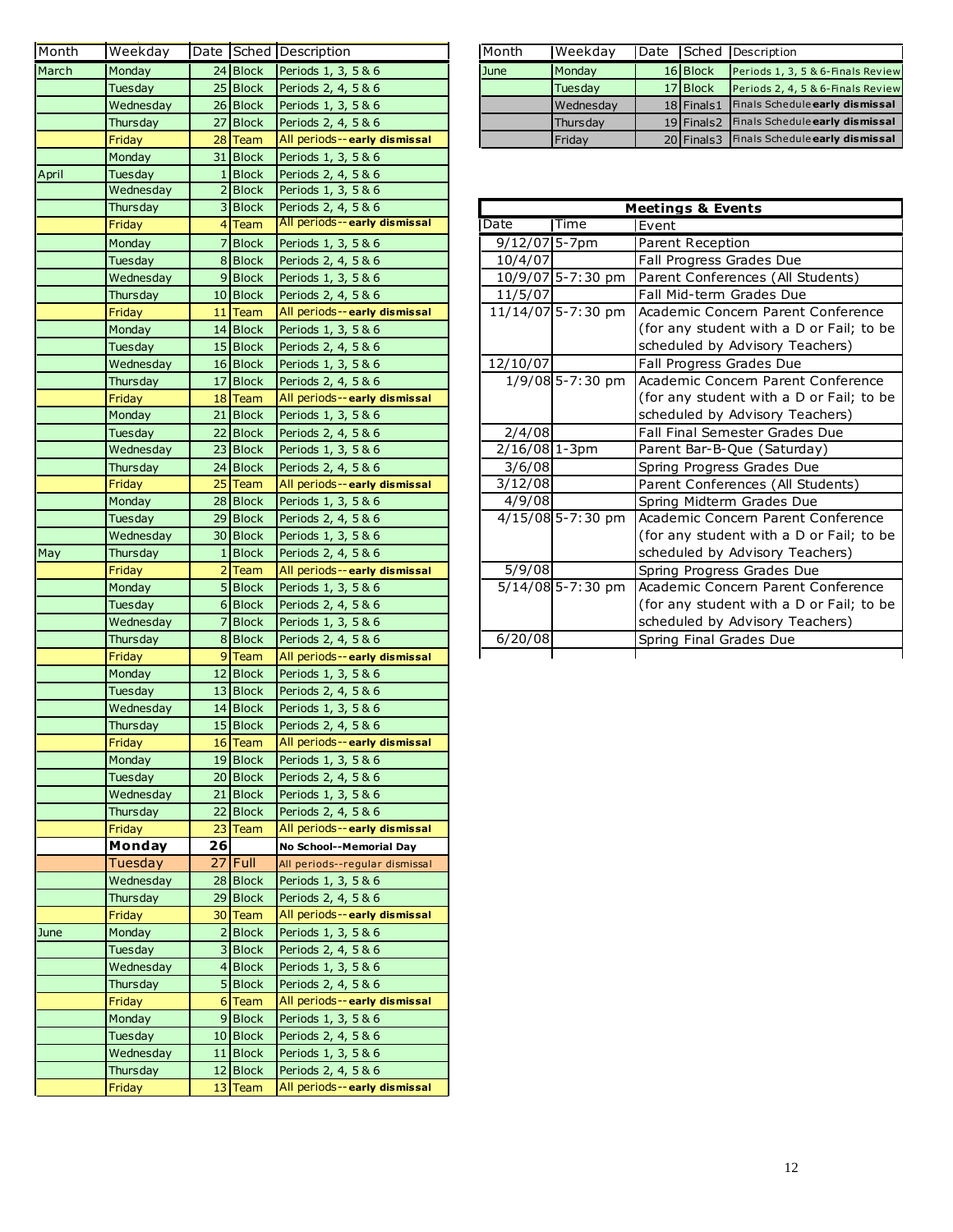#### *Class Size and Teacher Load*

Currently, our average class size is just below that of Belmont's student/teacher ratio (27:1 vs. 30:1). This is an average across all grades. Grade nine and eleven English classes have respectively an 18:1 and 22:1 ratio. Our Algebra classes have approximately a 22:1 ratio. Our elective classes are approximately 35:1. With the freedom to control our budget that the Pilot School model offers, we will, over the next two years, reduce all academic class to a maximum of 20:1 ratio. This small class size choice has made significant positive gains in the academic success of our students and in many other programs such as the Boston pilot schools.

#### *Instructional Grouping*

Our small learning community is dedicated to providing all of our students with a rigorous curriculum that will prepare them to be successful, educated members of our society upon graduation from high school. We will accept any student who has a desire to be a part of our program. Curriculum has been designed that meets California A-G requirements, as well as the California state framework, in addition to providing a solid foundation in the field of performing and technical arts. Our English and history classes are team-taught and have an interdisciplinary, project-based focused. Math and science classes are structured to teach students concepts that they can apply to their everyday lives. Our math teachers are currently developing authentic assessment projects for each semester, where students apply what they have learned to solve real-life problems. In the next two years we will build interdisciplinary units for math and science classes so they too will be team-taught. Our new teachers, in all disciplines, have committed to creating projects and working in an interdisciplinary manner.

We have teams of teachers in each grade level. Our ESL, Spanish and Special Education teachers will work with all of the teams. We group as many of our special education students into the same English and math classes so our resource teacher can co-teach the class. This was our first year doing this and we found it to be very successful for both the special education students and the students who needed extra help in these classes.

We not only work as teams across disciplines, but we also work together across grades. Our entire learning community uses the Jane Schaffer methodology of writing. We do this so we are all using the same writing terminology to simplify and clarify the writing process for our students. We write across the curriculum, so that all students are writing essays, reports, and reflections on their learning process. (In math, for instance, students might be asked to explain how they solved an Algebraic problem.) In addition to writing, we have developed vocabulary, grammar, and technology strands that run through grades nine through twelve.

With the exception of the Theatre Appreciation and Theatre Workshop classes students from all grade levels may take any of our performing arts and production classes. Our advisories also have mixed grade levels so our younger students can be mentored, motivated and inspired by the older students.

### *Student Support*

There is an obvious need to personalize and improve education in the Belmont Zone of Choice. Belmont High School now serves over 4,300 students on three tracks. It is a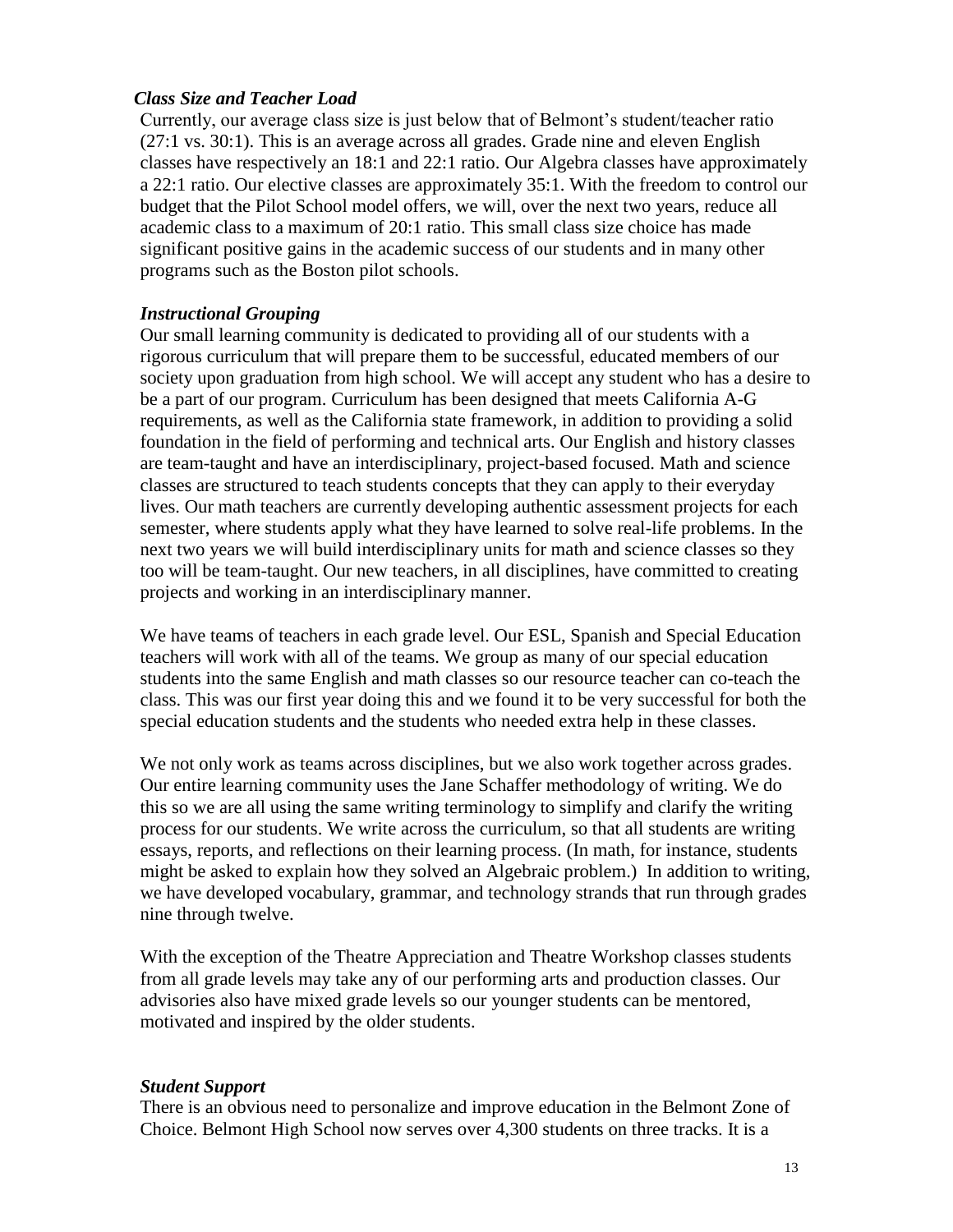Program Improvement Eight school, with an API of 520, and ranking of level "1". The enormity of Belmont's population creates a lack of personalization which is a major factor for many of Belmont's issues: poor attendance, low grades and test scores; low motivation and self-esteem; the challenges of English language learners, economic hardship and lack of academic support at home. As a small learning community we have worked hard to address these issues and as a Pilot School we must and will continue to better serve the needs of our students. Our small learning community will reflect the demographics of the Belmont Zone of Choice.

Student success is a priority. Each teacher is responsible for the students in his or her advisory through their entire high school career. Teachers will advise, counsel, and mentor their students. Our schedule has built in teacher office hours so that teachers have time to individually meet with students and check to see if their needs are being met. Along with the advisory period, students who need additional academic help in math or language arts will be offered remediation classes that re-teach basic skills as well as offer test preparation strategies. Teachers frequently stay after school to work with students who are not achieving. We offer an after school tutoring session. Next year we will identify students who need this help and work with parents to ensure their child attends these sessions.

In order to support student achievement students must first be in regular attendance. In 2005-06 Belmont attendance rate was 87% and our SLC attendance rate was 91%. Offering challenging classes with opportunities for hands-on experiences in the performing and technical arts has motivated many of our students, as has the sense of belonging in our SLC. The better attendance rates of our SLC in comparison to the rest of the school, along with senior and alumni surveys support this. We support our students who have attendance problems by meeting with them and their parents. Our new counselor speaks frequently with students and their parents when he sees a possible attendance problem.

We are continually working to support our students and this year we are working on better communication with our parents. Through our California Partnership Grant we have hired Mrs. Martinez, a parent of two of our graduates, who works part-time with us in our tutoring room and makes calls to parents to verify absences and help expand the communication between our parents and our faculty. She is also working on developing a core of parents who will help us work with all of our parents. Too often, parents do not feel welcome or encouraged to come to the school or they are fearful of it. This year we have seen many parents walk into our office to speak with our counselor or lead teacher about concerns they have for their son/daughter. We will keep encouraging this sharing. We have parent orientation meetings twice a year. We would like to expand that to four times a year. Our counselor has met with every one of our senior, junior and sophomore parents. He is currently working to set up meetings with each of our ninth graders' parents. Teachers also frequently visit student's homes. Last year all of our faculty members visited ninth grade students' homes. We know that working with parents in partnership helps to ensure student success.

Students also receive support from their peers and through community organizations and our partners. Thirty of our juniors this year had mentors through our mentoring program with Rhino Records. We want to expand our partnerships with community agencies this year so they can help us work with our families to continue to change the culture of our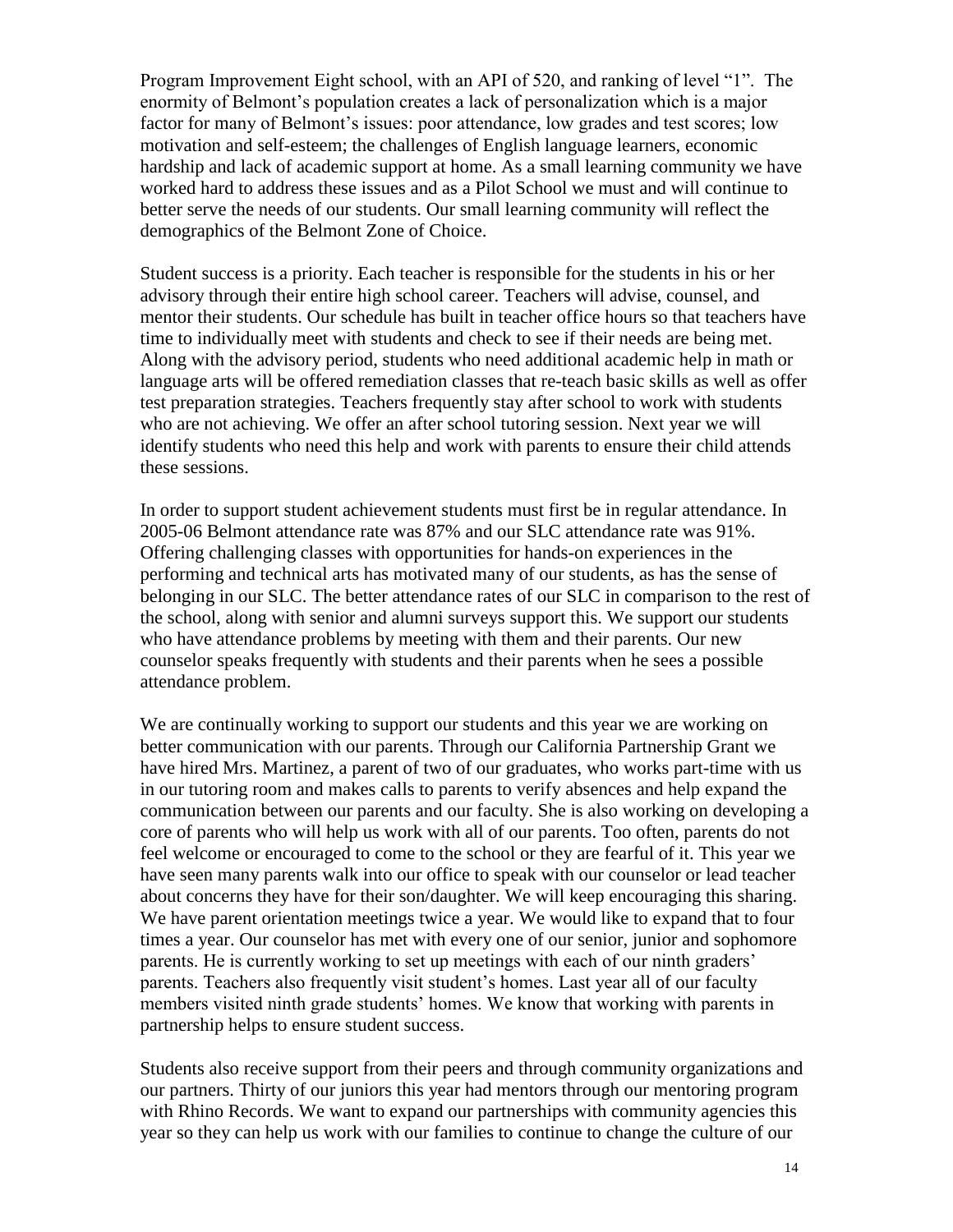school to a college-going culture. With the recent grant awarded to Alliance for a Better Community we feel this would be an opportune time to do this.

Our curriculum also supports our students' needs. Belmont students are very quiet in the classroom and reticent to ask or answer questions in class, or voice their ideas. Our students are economically, linguistically, and academically disadvantaged and their motivation and self-esteem suffer as a result. Jerry Trusty and Giacomo Loivia in a 1994 study found that, "Self-concept is positively enhanced through the arts according to a review of 57 studies." Student involvement is a great means of overcoming low motivation and low self-esteem. We mount three productions per year and over 200 students are involved in performing, crewing, designing or writing these shows. Field trips, guest speakers, alumni talks, mentors, job shadowing, and internships are also motivators that enhance our students' self-esteem and our at-risk students.

According to Los Angeles Unified School District data, Belmont High School has over 3,010 English Language Learners. According to a study by Lawrence O'Farrell, 1993, "Drama techniques were an effective method for promoting facility in English as a second language." Our English Language Learners benefit enormously from the theatre program, study of plays, and the oral component emphasis in each of our classes. In one of our recent productions, Daniel Zamora, who had only been in this country for two years, had a lead in one of our plays.

#### *Enrollment*

We will open all four grades as a Pilot School next year. Based on our current student population and eighth grade enrollment numbers for the Belmont Zone of Choice, we anticipate an enrollment of 375-400 students for the 2007-08 school year.

#### *4.* Governance

#### *Organization of Governing School Council*

 The Governing School Council will be composed of the principal, Esther Soliman, faculty members, parents, students, and community stakeholders, complying with the composition of the School Site Council model. Selection on this committee will be established in the same way School Site Councils are created. The GSC will meet monthly (unless a special meeting is necessary and called for by the president) and their responsibilities are as follows: review the vision of the school, approve the annual budget, and approve the annual election-to work agreement. The GSC will also be responsible for managing the Internal Appeal Process.

#### *Decision Making & Faculty Input*

Unlike the hierarchy of most schools, the major decisions: curriculum, schedule, and dayto-day operating procedures will be made as a team—faculty, principal and student representatives (when it is appropriate). This team will also make budget recommendations to the GSC. When it is not possible for the entire faculty to meet and collaborate, day-to-day decision-making authority will fall to the principal, Esther Soliman. Team teachers will meet weekly to work on curricular issues and individual student needs; the faculty as a whole meets weekly to discuss school-wide issues as well as individual student concerns. At the end of each semester, students and teachers are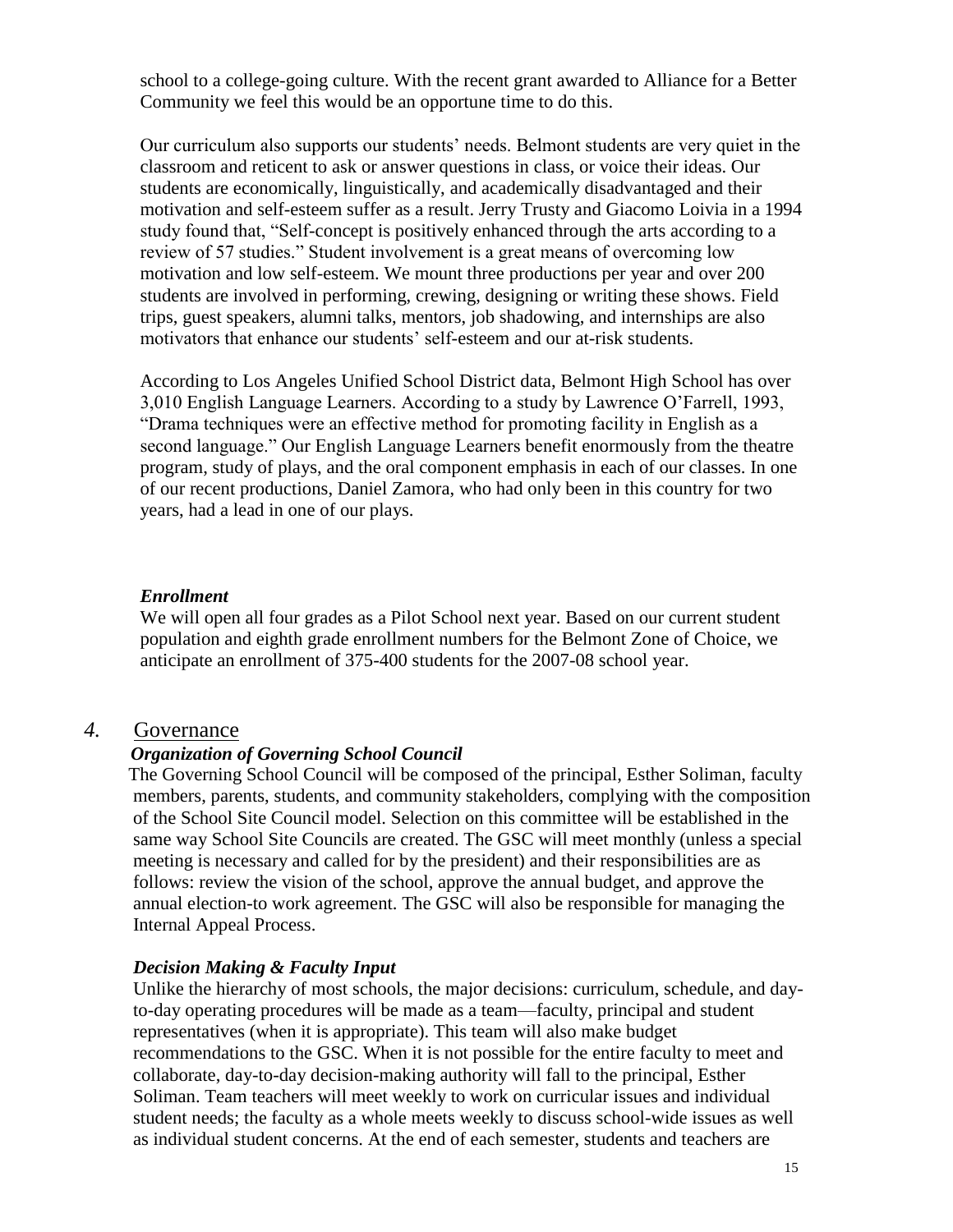asked to fill out an End-of-Semester Reflection where they comment upon the success of the community and its programs and suggest ideas for improvement. The GSC, faculty, principal and student representatives will read and review these comments to assist the council and team in making informed decisions for the next semester and year.

#### *Title 1 Advisory Council Requirements*

A compensatory orientation meeting for all parents will be held at the beginning of the academic year for both our Bilingual Program and our Title I program. Parents will be invited to self-nominate for the English Learners Advisory Committee (ELAC) and the Compensatory Advisory Committee (CAC). More than 50% of the members of these committees must be parents. Parents of ELAC must have a son or daughter currently attending our school. We will also invite members of the community, teachers, and students to sit on these committees. Just as in the SSC, a designee from Local District 4 will conduct the voting and certification of the members who will sit on these councils. These councils will meet monthly and provide written recommendations to the Governing Council.

### 5. Budget

### *General Budget Organization*

While the district has not yet released the exact amount of our operating budget, the following explanation describes how we intend to organize the budget this year and how, in the future, this will be the budget recommendations to the GSC. The majority of our funds will spent working to reduce class size and to pay teachers to work after-school with students--both in tutoring and on extra-curricular projects. We believe and have witnessed how much students can improve socially and academically with more direct attention and support from adults in their life. We intend to provide as much of that as possible.

We have requested a budget that includes support staff (including SSA, Office Technician, college/career/scholarship assistant), textbook, supplementary material, and basic classroom and office supplies. We have also requested the start up budget to include a laptop for each student. We have a cart of 35 computers and we have found that these computers are a great motivator to our students. We have seen that when given the best technology and equipment, students will produce more and work harder. This will help prepare our students for the rapidly changing digital world in which we live.

We would like to use funding to pay a full-time parent representative, to not only contact parents on behalf of teachers, but also to organize parents, parent meetings, and social events. We believe this position is key to gaining more parental support. We have had this position this past year and paid for it with our California Partnership Academy grant, but it seems the grant is in danger as the state is suggesting we are no longer a school within a school, one of the grant requirements.

A portion of the budget will also be spent on curricular field-trips. We intend to take the students out of the classroom and into experiences of the vast cultures that Los Angeles has to offer. It is essential for students to connect their learning to the world outside of school. (Please see our curriculum for examples of the types of field trips we plan.)

Bringing in guest artists, who are experts in their fields, to teach workshops after school to students, will be another area of budgetary priority. We want our students to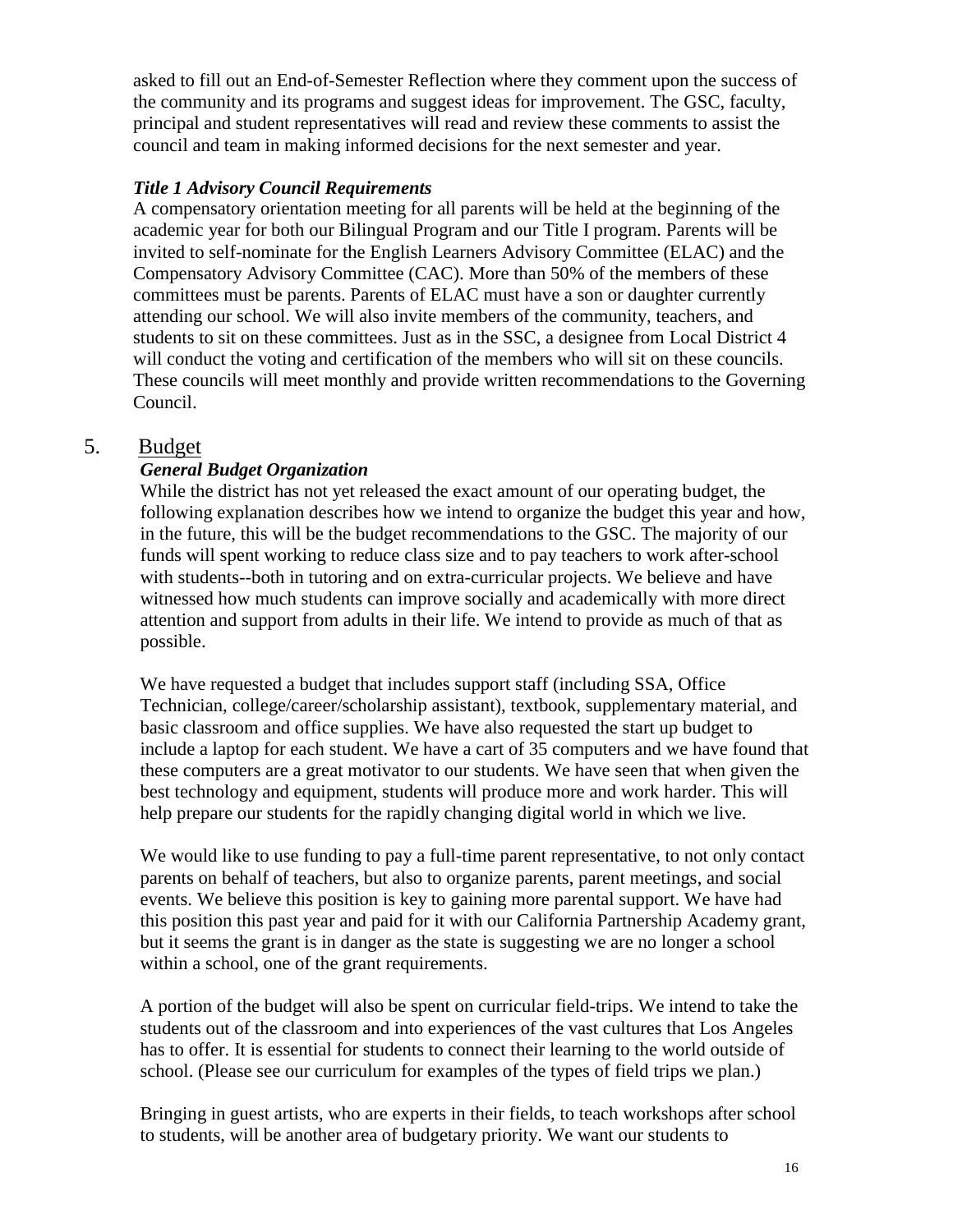experience the many opportunities that the field of performing arts has to offer. That means extending their learning support beyond our eighteen teachers.

Money spent on professional development will focus on pervasive, long-term plans rather than short-lived spurts of information. For example, this summer every single teacher will attend Complex-Instruction training together. Not only will the teachers learn this proven set of techniques, but they will also use their own curriculum to develop CI lesson plans. This creates continuity both horizontally and vertically in the curriculum. We will also pay teachers for weekly meetings that focus on discussions about individual student concerns.

We will examine the possibility of using Beyond the Bell funds to fund our bridge program for our incoming ninth graders and intersession program for our tenth through twelfth graders.

Once we are apprised of the exact amount of funding as well as any spending restrictions, we will be able to provide a detailed budget plan. The Governing School Council, based on the recommendations of the faculty, will prepare and submit the annual budget.

The Governing Council will be responsible for keeping the school solvent and using the budget monies in ways that support the vision of the school. Once our council is formed, they will develop a Single Plan for Student Achievement, aligned to our school's vision, and ensure money is used to support this plan. Belmont's Title I Coordinator, Dalton Cole, and the Bilingual Coordinator, Diane Tydeman have volunteered to help us when needed. Our SAA will be Lupe Nunez and she is currently Belmont's Accountant. She currently manages all the budgets, with the exceptions of Title I and Bilingual, for Belmont so she will be an invaluable resource to the Governing Council. Lupe will maintain accurate records of our school's budgets and provide monthly budget reports for the Governing Council. All budget expenditures will be transparent and readily available for review from the Governing Council, Principal, Faculty, and LAUSD.

We understand that to financially support our pilot school at the level we know is needed, we will need to look for outside funding sources. We have a California Partnership Academy annual grant of \$80,000 per year, but it seems we may lose this grant. Isabel Morales, one of our faculty members, received a \$15,000 grant this year from Best Buys to secure funding for her photography advisory and another grant for \$1,500. We have successful experience in grant writing and we will continue to look for grants. We may also hire a grant writer who will write his/her salary into the grant. The Center for Collaborative Education supports the Boston Pilot Schools and once a support arm for the pilot schools is established in Los Angeles, we hope this will also assist us in finding financial support.

# 6. Curriculum and Instruction

### *Student Expectations*

By graduation, we expect students to be conscientious and curious life-long learners who will have a life-long involvement in the arts. They will be goal oriented, confident problem solvers. By graduation, students will understand and be prepared to address social needs of their communities. Students will be able to communicate clearly in a variety of styles and methods dependent on the situation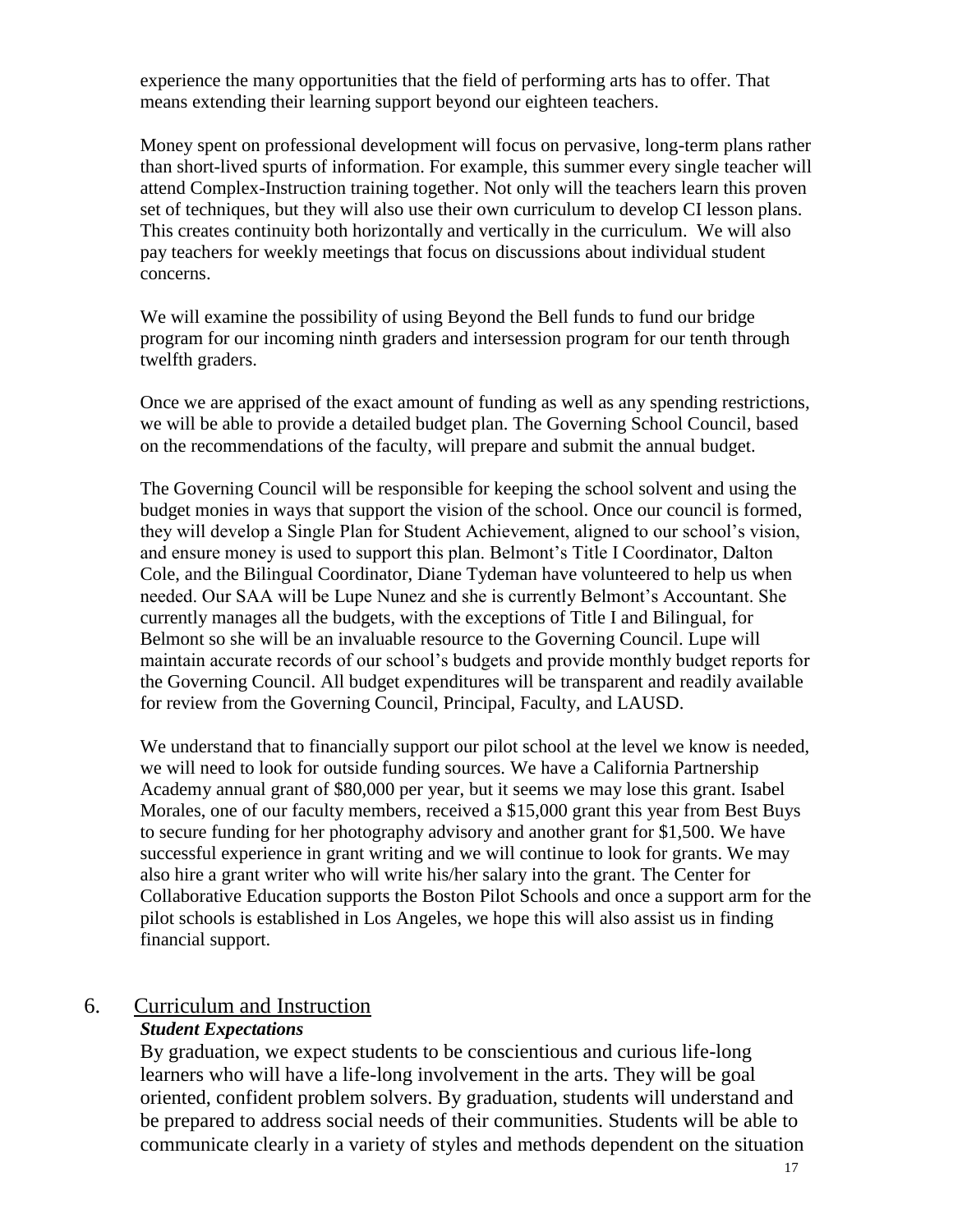at hand. They will understand the civic workings, challenges, and historical relevance of their communities and the world at large. They will be college ready.

#### *Instructional Philosophy*

Our teaching philosophy focuses on supporting students and preparing them to be productive, civic minded adults who are successful problem-solvers and leaders in their own education. To this end, our faculty meets weekly, both in instructional teams and as a whole, to constantly and consistently evaluate students' work and to modify curriculum to meet the changing needs of students. We also plan professional developments to continue to look at best practices and incorporate those we feel will most benefit our students.

#### The Interdisciplinary Approach: Coordinated Thematic Units

Thematic units engage students in learning, capture their interest, and involve them in discussions that stir controversy, debate, and critical analysis. They are intellectually and emotionally relevant to students because they are designed with contemporary, community specific details in mind (See our curriculum, Appendix A, for specific examples).

The interdisciplinary approach to teaching envisions traditional subject classes as a unified and organic whole, rather than as compartmentalized individual pursuits. Teachers in an interdisciplinary setting work cooperatively to design, integrate, and administer curriculum that is mutually supportive and thematically linked. This emphasis on thematic units, team teaching, combined classes, and interdisciplinary projects encourages students to incorporate the various intelligences and knowledge from each of their classes and to recognize and build connections in their studies and their lives. These methods teach students to be leaders in their own education. The interdisciplinary approach also challenges our instructors to broaden their own appreciation and knowledge base of fields outside their chosen subject area.

### The Interdisciplinary Approach: Action-Based Projects

The basic premise of the action-based approach to curriculum integration is that successful, productive adults carry out a purposeful problem solving process at work and in other areas of their lives. By completing appropriately scaled down versions of adult action-based projects, students are both developing the capacity for success in their personal and work life and demonstrating their degree of preparedness for work or for the next level of education.

Each semester of work will culminate in an action-based project requiring students to work cooperatively on directed projects incorporating the skills and knowledge gained from their various classes. Additionally, seniors write an original one-act play. They also produce, direct, design, stage-manage, act, dance or choreograph for the annual LAHSA New Plays Festival and Dance Concert.

Through our professional development this year, which is focused on Complex Instruction, the interdisciplinary work and the project-based learning we are continually working to create opportunities for our students to be leaders in their own education. Next year for our professional development we will work with Wildwood School and create a senior portfolio process similar to the one they use. "Students build a portfolio with required assignments in core academic subject areas including Humanities,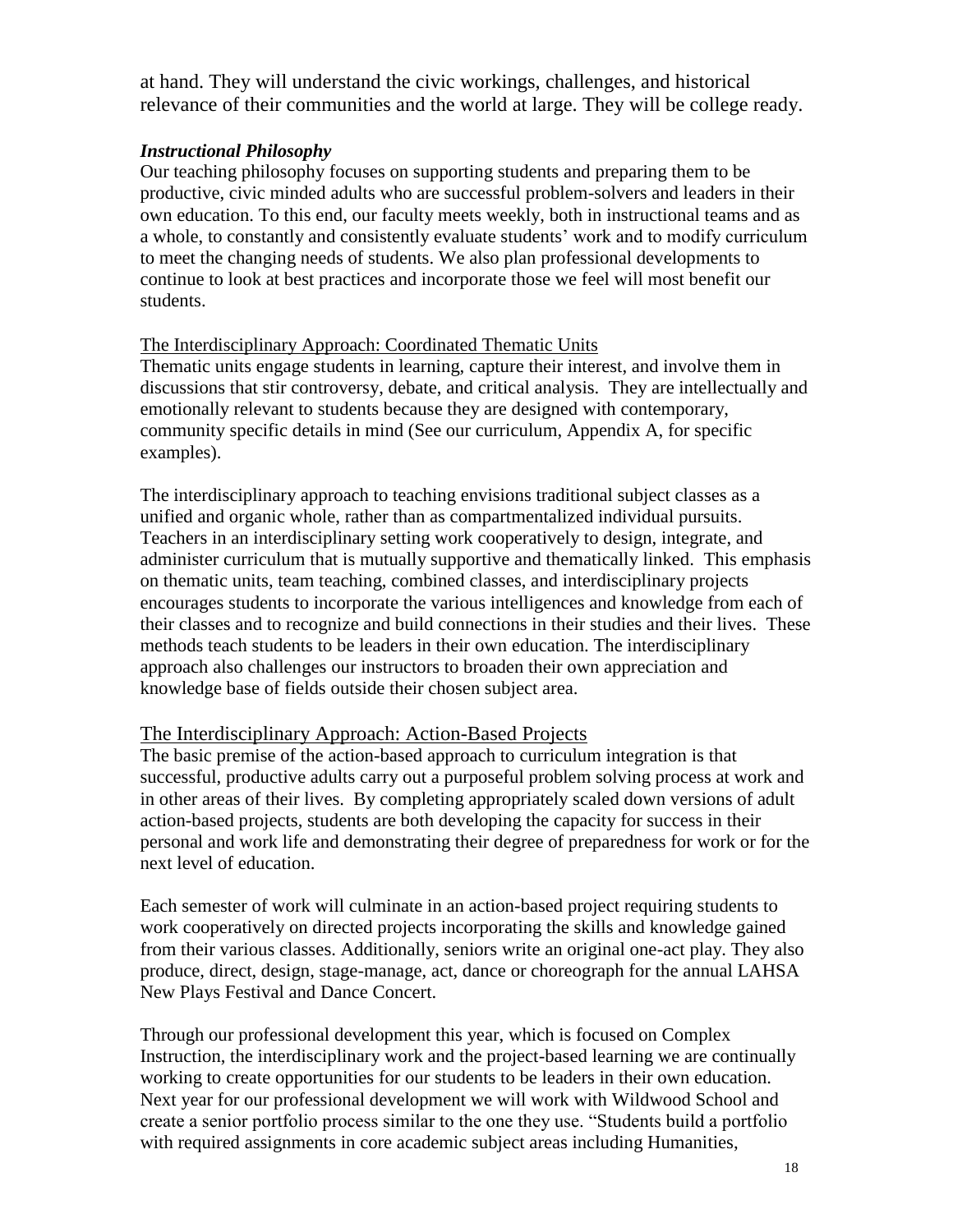mathematics, science, and the arts as well as documenting their personal growth and future goals. This portfolio is the foundation for the graduation exhibition that seniors must present in order to receive their diploma. The one-hour presentation includes a student's academic work, three senior projects that document an academic passion, a community involvement project and a personal challenge, and plans for college and career. An essential question frames each student's presentation. For example, senior Brendan Bigelow is asking, 'How can I use and overcome my personal qualities to develop my critical thinking, analysis and work process?' As Brendan exhibits his portfolio and speaks about his future, he will use his question to deeply examine his personal motivation and the qualities he needs to succeed in his future."

#### *Achievement Gap*

By September of 2008, we will offer a 20:1 student/teacher ratio. Our unique block schedule offers room for an additional five-credit class to help students succeed in subjects in which their skills need improvement. Beginning in July, we will offer a pregrade 9 "bridge" program (offering classes in math, language arts and technology), to help ensure that students are prepared for the rigors of high school. Our parent representative and advisory mentors help support the students and their families beyond the classroom. Through smaller classes, additional enrichment and remediation, mentoring, parent connections, continual professional development and weekly time devoted to curriculum planning and evaluation of student work, we strongly feel that we can close the achievement gap.

#### *LAHSA Curriculum*

Please see Appendix A for our curriculum.

#### *A-G Requirements*

Please see Appendix B for our matrix of classes that includes our A-G course offerings.

#### *Literacy and Numeracy for Diverse Learners*

Writing, reading, and skill building is developed across the curriculum. Students now keep portfolios of their writing and projects throughout their four years of English classes; next year this will be expanded to all academic classes. In addition, with the assistance of our 2008-09 professional development at Wildwood School, students will be provided with time to reflect on their collective work so they may develop and create formal presentations. Students will give these presentations on their work at the tenth and twelfth grade years. Recording and reflecting on work in this way helps students to take ownership over their learning experience, and, ultimately, become better communicators.

We serve a population of students who have traditionally scored well below the national average in math on achievement tests. We are developing a uniquely blended curriculum to teach mathematics. Currently there are three major philosophies of math instruction: Integrated Math, College Preparatory Mathematics (CPM) and the traditional "drill and kill" or memorization and practice style. Using Complex Instruction, we intend to blend these three methods to address the needs of a diverse learning community. Additionally, we will be revising the curriculum of our theatrical design courses to include real-life math problems that students solve with strategies learned in their core-curriculum math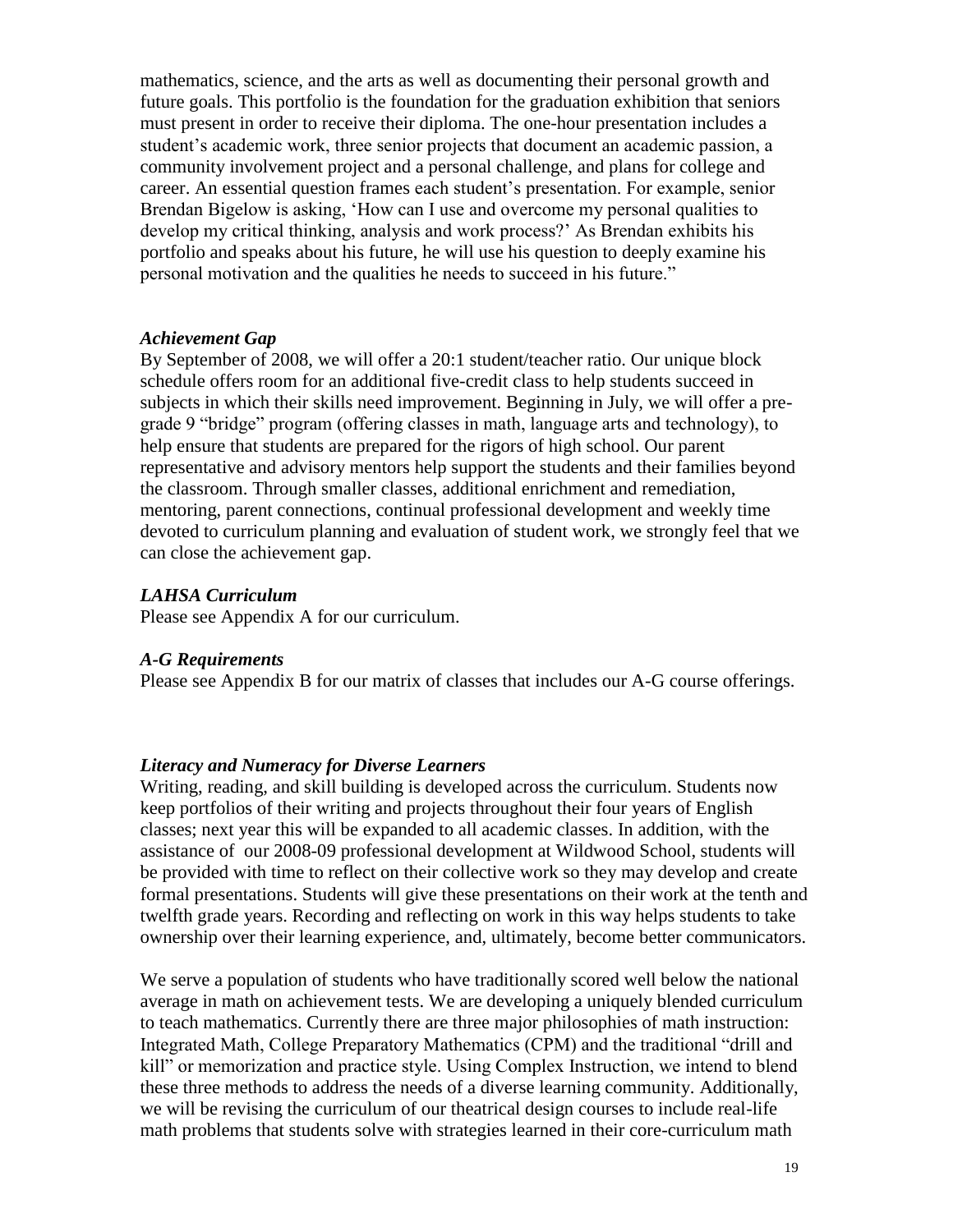classes. As mentioned before, we are also developing integrated science and math curriculum, so that students are offered similar strategies to solve a variety of real-life problems.

#### *Community Resources to Enhance Curriculum*

Our curriculum is rich with opportunities for interaction with the community. As our ninth graders study each World Culture they take a trip to visit the cultural epicenters of that culture's Los Angeles counterpart. During the final unit on immigration, students interview people in our community who have arrived here in Los Angeles from all over the world. Our tenth graders interview community members who are of Japanese decent and visit the Japanese Museum. They interview holocaust survivors through the Los Angeles Museum of the Holocaust, and visit the Museum of Tolerance during their unit on WWII. Recently teachers took tenth graders to a Facing History and Ourselves lecture series. They saw and heard Don Cheadle and John Prendergast discuss Darfur, the first genocide in the twenty-first century, and hopefully the last. In the eleventh grade, students attend theatrical events that connect with the historical events they study in U.S. History and American Literature. During their interdisciplinary unit on labor unions, our twelfth graders have an opportunity to hear speakers involved in the labor movement in Los Angeles. In addition, by their senior year, our students all complete a Service Learning Project, in which they research a need or problem in their local community and develop a course of action to address or improve it. This year teachers have also taken students on trips to Leadership Conferences, the most recent was a Latina Conference where our young women met and spoke with successful Latinas in the fields of politics, law, education, and entertainment.

All of our students frequently attend plays, dance and music concerts. Our elective classes have the opportunity to attend four or more theatrical events outside our campus each year (usually through the Center Theatre Group's Young Audience Program). The teachers in core-academic classes use the themes in these productions to connect to and extend the curriculum. We also bring in local professional designers and actors to perform or provide questions-answer seminars for the students.

We have partnerships with numerous arts organizations such as Shakespeare Festival LA, Will Power to Youth, RedCat Theatre, Will & Company, The Los Angeles Women's Theatre Festival, and Rhino Records who provide mentorships and/or internships for our students. We also work with many individual artists, obtaining grants so they can be guest teachers and artists. For instance we wrote a city grant with Radha Carmen and she taught and directed a Kathakali Indian Theatre piece with our students. We have worked with Southwest Law School in an interview class for law students. Our students played the roles of witnesses and the law students interviewed them and received feedback from their professors. We also have partnerships with higher institutes: Los Angeles City College Theatre Academy and California Institute of the Arts and these schools have offer classes to our students, free performances and workshops. Both colleges provided an orientation day to their schools for our juniors and seniors.

Freedom over scheduling and budgeting that the Pilot School model provides will help us connect to the community even more than we already do.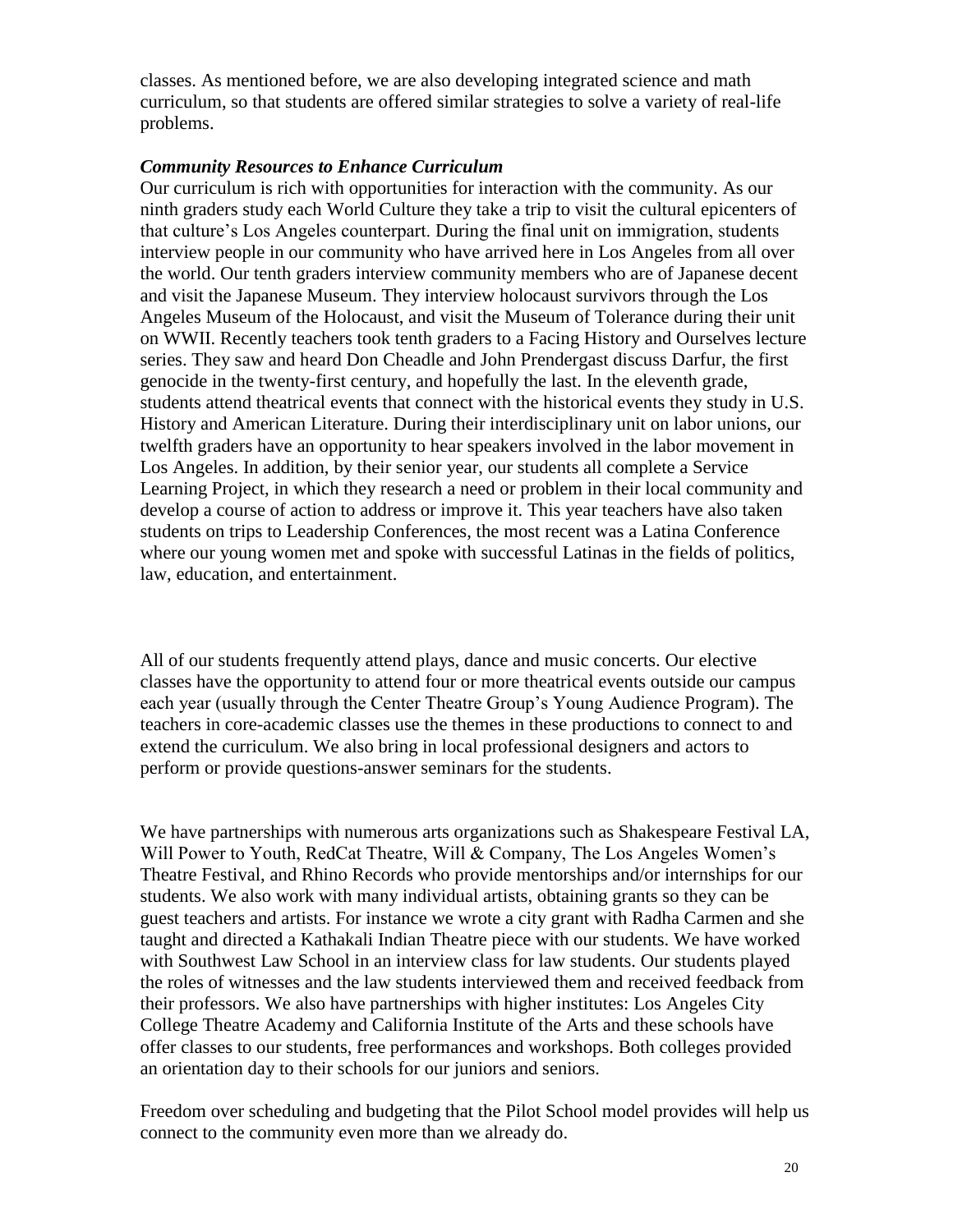#### *Diverse Learners*

Our instructional model includes offering services to students with special educational needs. RSP students are enrolled in the general education classes. We will be hiring a Resource teacher and Special Day teacher, both of whom will co-teach, collaborate with, and offer pull out services as needed to ensure that RSP and SDC students are gaining access to the general education curriculum along with their peers. Although students are identified as either RSP or SDC, the special education teachers will work collaboratively to develop a schedule that ensures all students are receiving their necessary services. Weekly faculty meetings are held to discuss individual student progress, address any concerns about students or the program, and offer strategies that can be used by individual teachers to ensure that their students are given all accommodations and modifications set forth in their Individualized Education Plan. Most of our special education students have been involved in our productions. Three special education students were in our last production, *Twelfth Night*, and five others worked on crews or in the front of the house.

In addition to the inclusion of Special Education in our program, we intend to offer additional differentiated instruction for the diverse learning population of this school. For example, besides including SDAIE methodology into each curriculum, our proposed schedule has the flexibility to offer extra academic support both as a class and after school for our English Language Learners. While the learning population is diverse in its needs, our curriculum is rigorous and requires all students, when given the appropriate support, to use critical thinking skills in order to meet the challenges of this rapid-paced, media-rich world.

We also offer AP courses in Government, U.S. History, English Language and Composition, English Literature and Composition, and Calculus. Honors credit is offered to students through differentiated curriculum in core academic classes.

#### *Connecting Parents to Student Achievement*

Parent involvement is an area we have been able to improve on over the last few years; with the help of our California Partnership Academy grant funds, we hired the parent of two alumni to work as our parent representative. She is an immediate connection between the teachers and parents. When a student is absent, misses his or homework, has low scores, or is tardy our teachers e-mail or call Ms. Martinez. She immediately contacts the parent and reports back to the teacher with the result. The parents have one central person with whom they consistently and often connect. This system provides invaluable support to our teachers and our counselor and allows them to serve student needs more quickly and responsively with family support behind them. This has resulted in better attendance and better homework return rates, as well as more accountability among students. Due to funding limits, we can only afford to hire Ms. Martinez for a limited number of hours. We hope to expand her hours and utilize her connection to the parents to draw more parents in (beyond those that will sit on the GSC) for school-wide programs and extracurricular support.

### 7. Student Assessment and Graduation Requirements

The Draconian regulations and sanctions that come with No Child Left Behind are damaging to the self-esteem of communities, faculties, and students, and do not paint an accurate picture of student achievement. Standardized testing can be useful, as a small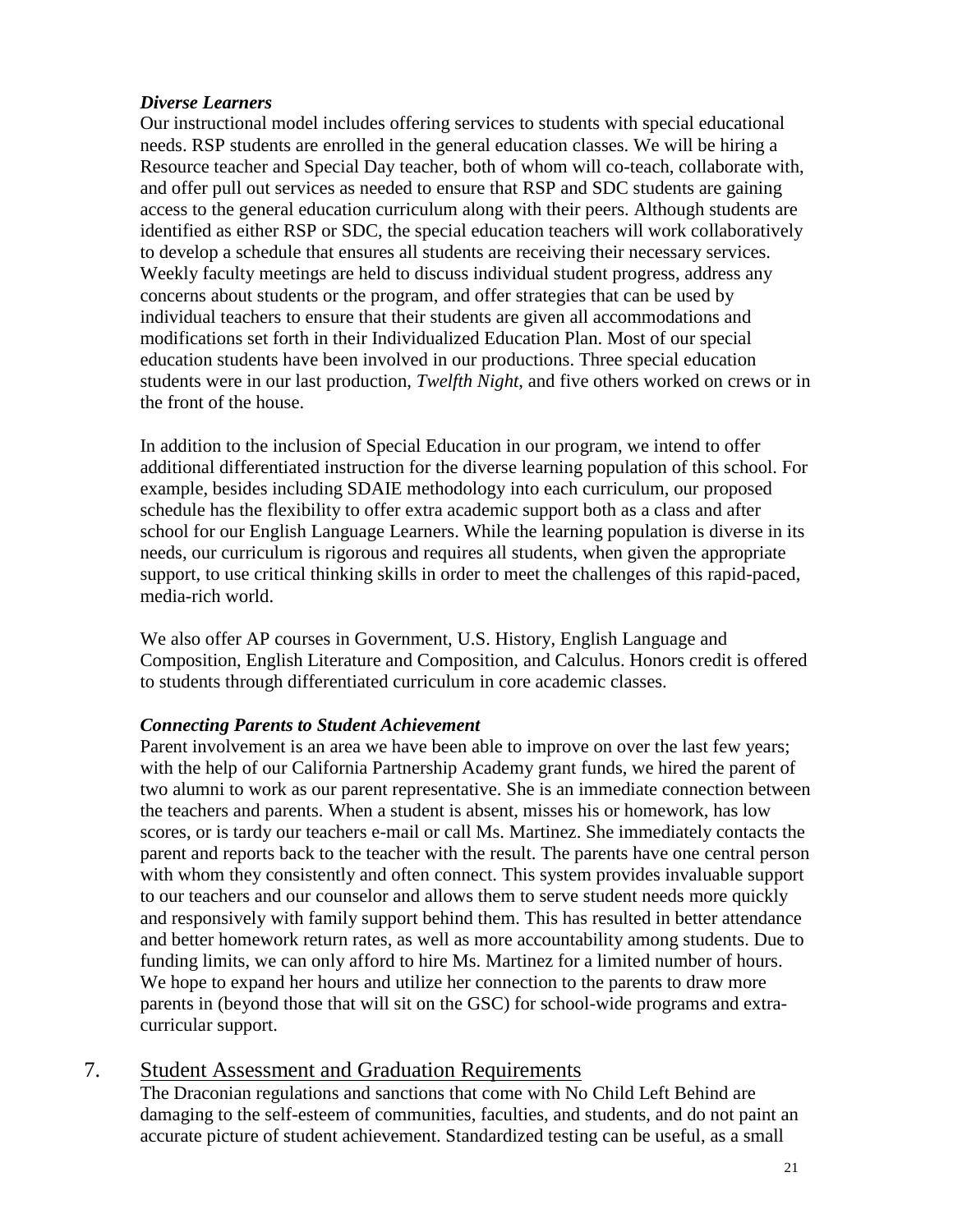portion of the total representation of student achievement. We do review with each student his/her test scores and work with each one to set goals for the next year's test. We provide test taking strategies and test reviews for CAHSEE and the CST because students will do better on a test when they know the format and have reviewed sample questions. This is done in the advisory classes and during a review day in the academic classes.

We do examine data that we request from our data coordinator. This is one of the means of reviewing our program. For instance, in 2006-07, we had 202 students take the English portion of the CASHEE exam with a 75% pass rate and 202 students who took the math portion of the exam with a 62% pass rate. Both of these percentages are higher than the school and district's pass rates. Last year all but two of our seniors passed the CASHEE test, and one of these students was in our special education program. This year we have five seniors who still need to pass one of these exams, and two of these students have special needs. Our goal is a 100% pass rate. In addition to classes, we work informally and individually with juniors and seniors who need to pass these exams. Despite the fact that we currently score above Belmont, the scores are still far below what they should be. When we are able to reduce class size, offer more remediation, enrichment, and study skills classes, we hope to see these scores greatly improve.

We believe a more accurate picture of student achievement is accomplished when students are given multiple styles of assessments: project-based, multiple choice, essay, posters/displays, oral presentations, power point demonstrations, recitations, reenactments, mock trials, real-world problems, service learning projects, and performances. This holistic approach allows students to use and strengthen their multiple intelligences. We continually use formative assessments that help us know what students have learned and what we need to re-teach. For instance, Mr. Reconco and Ms. Morales teach the research paper in the tenth grade. Students write a short research paper on a topic of their interest so the teachers can see what they need to re-teach—précis writing, synthesizing information from disparate sources, structuring, documentation, etc. before the students research and write a full research paper on World Ward II. When the eleventh grade teachers teach the research paper they review the research papers their students wrote in the tenth grade. This way, they build on students' knowledge and assist those who had difficulties, because they will be able to identify the difficulties ahead of time. We also use summative assessments. Teachers examine the results of these assessments to evaluate teaching methodologies and the assessments themselves. As a learning community we wish to help students develop their strengths and eradicate their weaknesses.

Students will self-assess their portfolio of work. Students will reflect on this work and on their learning process. These portfolios will be kept in their advisory class and their advisors will periodically review the work with each student.

(Please see the Appendix C for samples of our major assessments from our classes.)

Our graduation requirements will meet and exceed the state requirements. As stated in our curriculum section of this proposal, we will have "Students build a portfolio with required assignments in core academic subject areas including Humanities, mathematics, science, and the arts as well as documenting their personal growth and future goals. This portfolio is the foundation for the graduation exhibition that seniors must present in order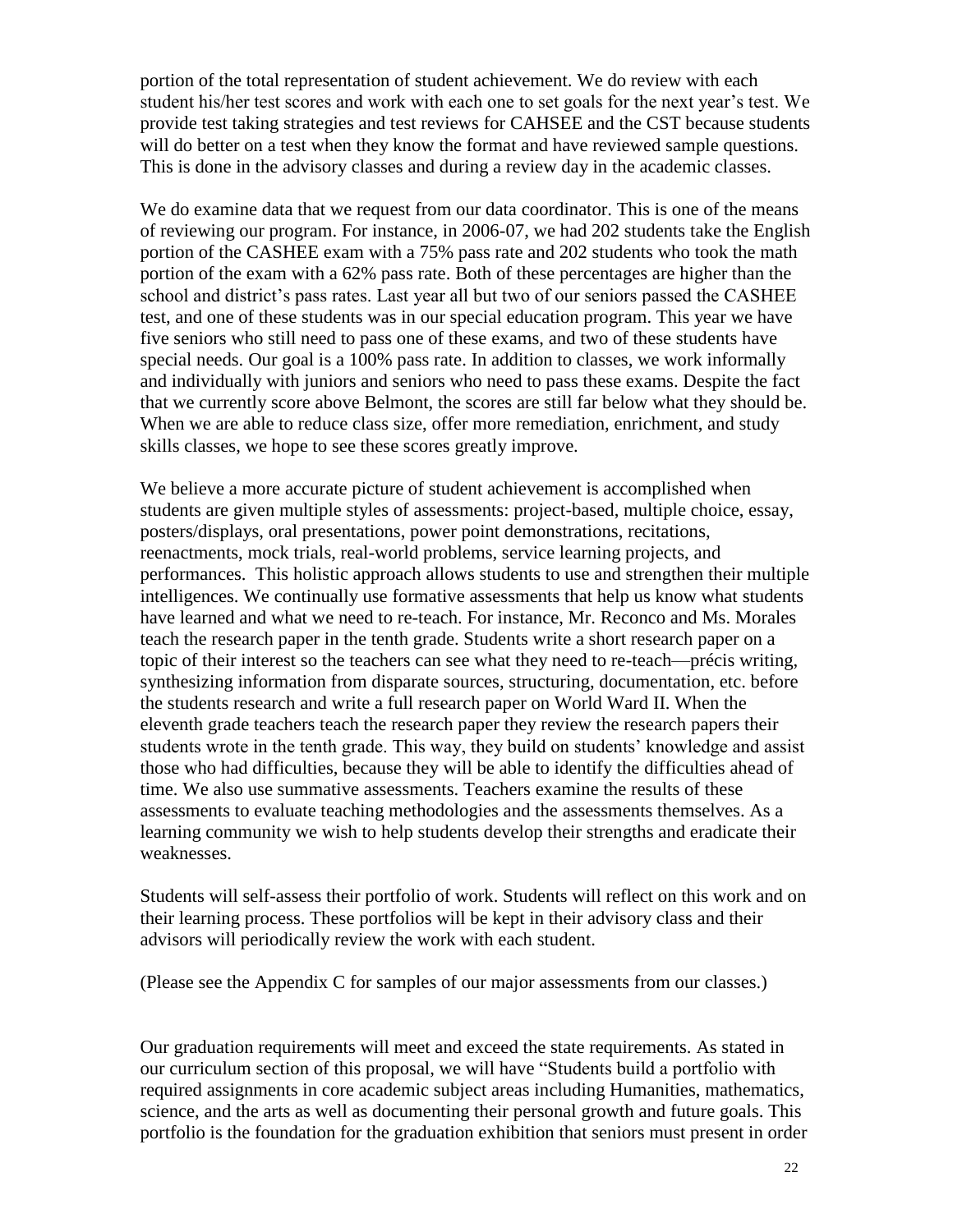to receive their diploma. The one-hour presentation includes a student's academic work, three senior projects that document an academic passion, a community involvement project and a personal challenge, and plans for college and career. An essential question frames each student's presentation."

Students must pass all required classes, meet all state requirements, have been involved in one of our productions each year, and, (after 2008-09) successfully completed their sophomore review and senior projects and presentation. These students will be ready for graduation from our program and college ready. Some students may graduate in three and one-half years, others in four and still others in five or six. Parents, each individual student, the counselor, and faculty members will work collaboratively to set graduation dates and goals.

# 8. Leadership and Staffing

Our principal's thoughts about leadership follow, "A school leader is responsible for creating an environment that encourages others to bring their creative ideas, best practices and finest work to the team to share, inspire and instruct one another. The leader models the values that all educational groups should aspire to: respect for all members, excellent listening skills, reserved judgment, openness to new ideas and practices, sincere contributions and honest critiques, an ability to resolve conflict in a healthy manner, and a sense of joy and wonder for the work. The classroom, whether it is inside a building or in our natural environment, is a sacred space and the leader should create and help to maintain this understanding within the group and with others from outside the learning community."

A new vision of school leadership is one that focuses on instruction. According to Richard F. Elmore, "Leadership is guidance and direction of instructional improvement." This kind of leadership acknowledges that a leader does not manage the people who will cause the improvement rather the leader will remove all obstacles to these individuals finding within themselves the tools necessary to improve instruction. Leaders provide time for the process of self-reflection and engagement necessary to bring a staff together to focus on the needs of the students. Our school leadership will not be "compliance driven" but rather it will be "idealism driven."

Rather than a hierarchical leadership style our school will have a more democratic model. The principal, Esther Soliman, will handle day-to-day decision making, while the faculty—in teams and collectively—will become the leadership body for most curricular issues.

Student involvement in our leadership structure is vital. Not only will students have seat(s) on the GSC, but there will also be a student leadership class that is made up of at least one representative from each of the advisories in order to provide a voice for the entire student body in the decision-making process.

Parents and community members will also have seats on the GSC and provide valuable input into the operations and instruction of our program.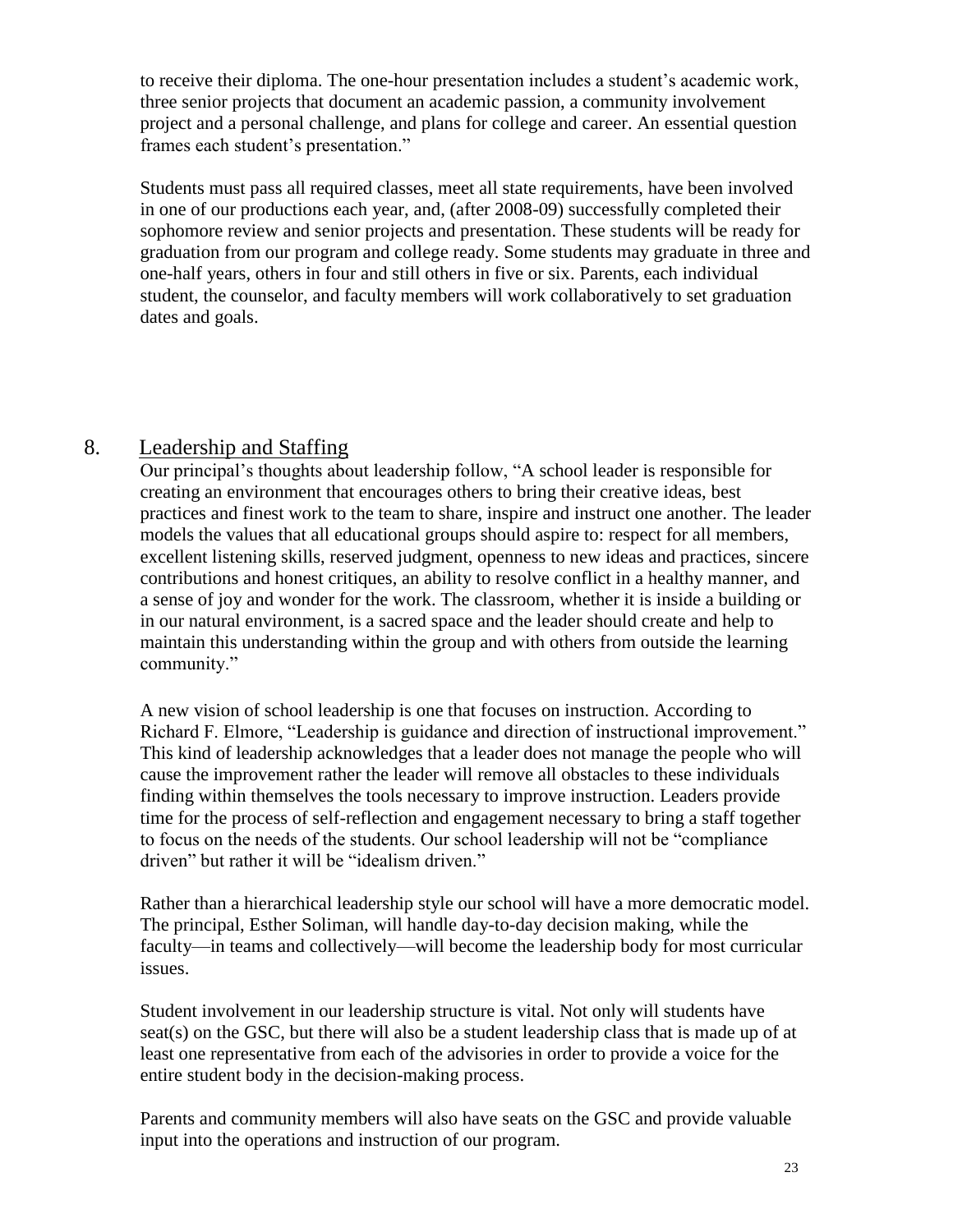Our school must truly embrace the notion of "life-long learners" and apply it to our leadership. If leaders are not learning, they cannot inspire that desire in others, if they are not change agents, then they certainly cannot motivate those under their care to be such. Furthermore, learning must not be done in isolation for anyone, thus learning becomes a social activity for adults as well as students. This in turn leads to distributive leadership, for no one holds all the skills, talents and information necessary to lead a school community. A strong leadership model reflects all the members of the learning community: students; teachers; parents; clerical; custodial; community members; business, art, and higher education partners and encourages active participation from all of these members of the learning community.

#### *Evaluation process*

"New systems that include evaluation as an authentic part of teachers' everyday practice, with supports for regular reflection, are naturally taking root, as hierarchical controlling structures give way to environments that sustain collegial interactions." (Sclan, 1994)

The National Commission on Teaching & America's Future (NCTAF), which created a blueprint for recruiting, preparing, and supporting excellence in all of America's schools, recommends that the NBPTS's standards become the cornerstone for teacher evaluation (Darling-Hammond, 1996; NCTAF, 1996). The NBPTS's assessments help teachers reflect and learn from their practice.

The National Board for Professional Teaching Standards (Please see Appendix D) will be our cornerstone for teacher evaluations. A set of model performance-based licensing standards for "new teachers" that are compatible with the NBPTS's certification standards has been developed by the Interstate New Teacher Assessment and Support Consortium (INTASC), a program of the Council of Chief State School Officers and we will use these with our new teachers. (Please see the Appendix for the INTASC standards for new teachers.)

All eligible teachers will be encouraged to apply for National Board Certification. Over the summer we will work as a team to develop a collaborative teacher evaluation system based on the NBPTS and the INTASC standards. This system will include multiple visits by the principal and by other teachers, videotaping of classes, reflective conferences, discussions and evaluations of curriculum, assessments and student work. Student evaluations will also be included in our system.

#### *Staffing Plan*

Our 2007-08 budget, developed with the current norm charts and from the "road show" allows us eighteen teachers, one counselor and one principal. Next year when we are not straddling the old system of budgeting and the pilot school model, we intend to increase our teaching staff. This year we will have: four English, one ESL, two Special Ed, three Math, three Social-Science, two science, one Spanish, and one and one-half P.E./Dance Instructor. Our support staff will consist of one SSA, office technician, one part-time data Coordinator and one college/scholarship/career advisor. Depending on our projected Title One, Bilingual and Carl Perkins Grant monies, we hope to hire one person to coordinate all of these areas for our small population of students. We wish to hire people who are willing to be flexible and work collaboratively to ensure the needs of our students in the LAHSA community are met. Too often, the comprehensive model of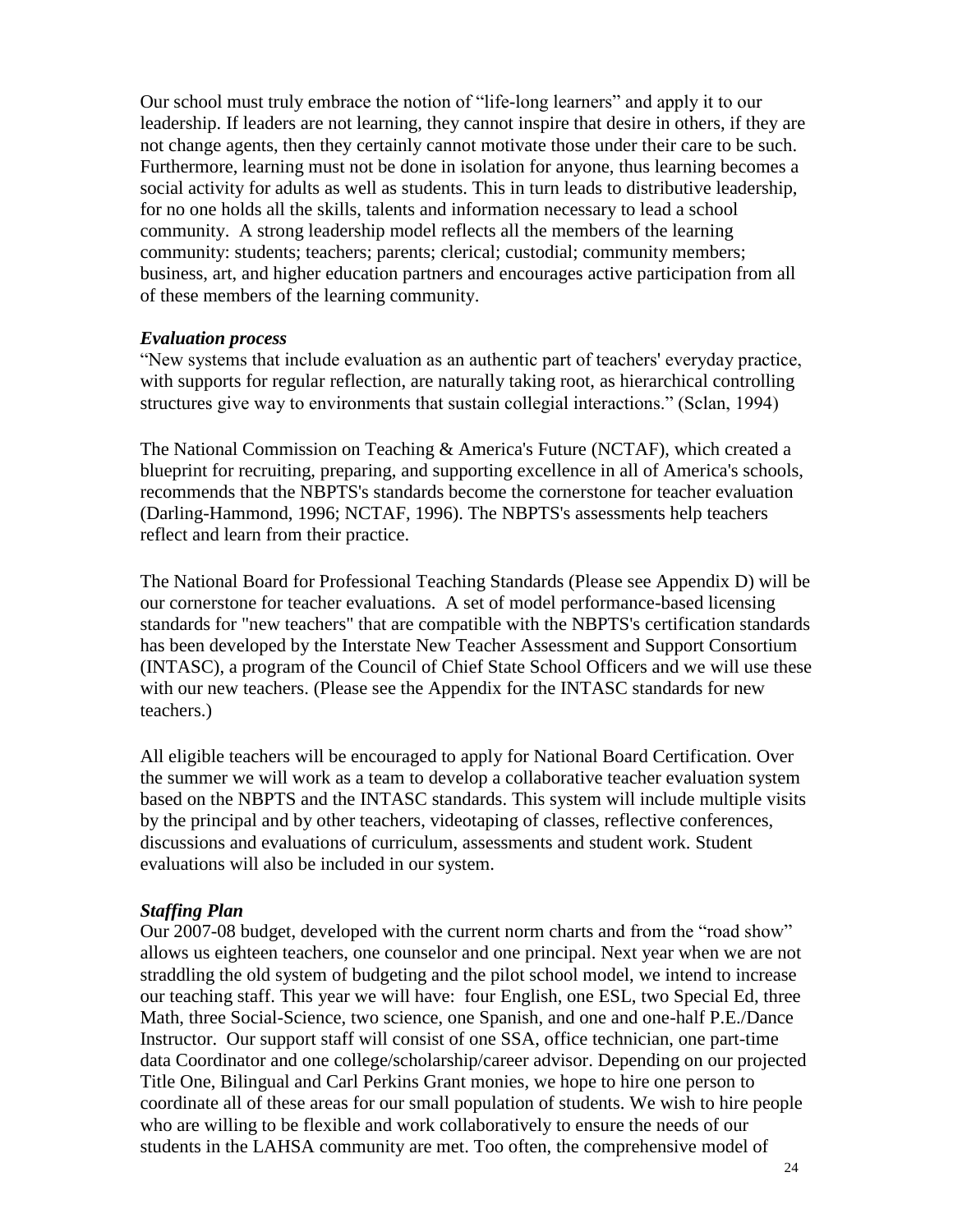staffing and administration keeps people isolated in their work areas (both physically and mentally) so that people are unaware how they and their work are connected to a whole. The nature of that kind of a system nurtures apathy and invites frustration. When everyone feels connected to a whole, they become active stakeholders, accountable to the entire community.

#### *Recruitment & Selection*

For the 2007-08 year, seven members of our design team volunteered to be on our interview committee. We will continue to have a staffing committee who oversees recruitment and selection, and this will be on a voluntary basis. Currently we are using the Virtual Interviews, the TEP and Teach LA UCLA teacher training programs, as well as LAUSD job fairs to recruit teachers. In the future, we hope to build on more community partners to help us advertise and recruit faculty, staff, and additional guest teaching artists.

#### *Staffing for Special Ed and ESL Instruction*

We intend to keep at least one ESL instructor and two Special Ed instructors as part of the staff based on current percentages of students needing ESL and Special Ed instruction in the Belmont area. Each year, part of our data collection will include the demographics of our population and the consequent need for change in our staffing of these positions. The size of our community and the control we have over budgeting will help us quickly and effectively meet these changing needs.

# 9. Elect-to-Work Agreement

### *The Agreement*

As a faculty member of Los Angeles High School of the Arts (LAHSA), I understand I am asked to put students needs first at all times. When planning the curriculum, I agree to work creatively to meet the diverse learning styles and needs of our student population. I have read and agree with the LAHSA mission statement and intend to use project-based, constructive learning whenever possible in my curriculum. In order to do this, I agree to teach, plan, and reflect collaboratively. My lessons and curriculum will be developed by my teaching team, which will include my grade-level team teachers as well as other content specific teachers. I know that LAHSA aims to have interdisciplinary curriculum that works horizontally at grade-level and that builds vertically throughout a student's four-year education with us. In order to plan and implement this kind of curriculum I agree to use my assigned team planning time to meet with my teaching team in order to assess student needs, reflect on student work, and to revise and develop curriculum.

On a team planning days, classes are shortened and I am expected to stay from 1:34 until 3:26 and work collaboratively with my colleagues on curriculum planning and student assessments. In addition to team planning, I agree to meet for five days of professional development, for our Complex Instruction training from July 30—August 3, 2007. I will meet with my team members during the vacation until we have satisfactorily reviewed and revised all curriculum for the year. I will also attend a weekly two hour meeting after school to collaborate with the entire faculty. Whenever grant and district money permits, I will be paid for this time, although I understand that LAHSA is not able to pay me for all time spent working with students and faculty outside of the school day.

I know that the focus of this school is the performing arts. I agree to support the arts within my curriculum and teaching methodology. I will attend LAHSA events whenever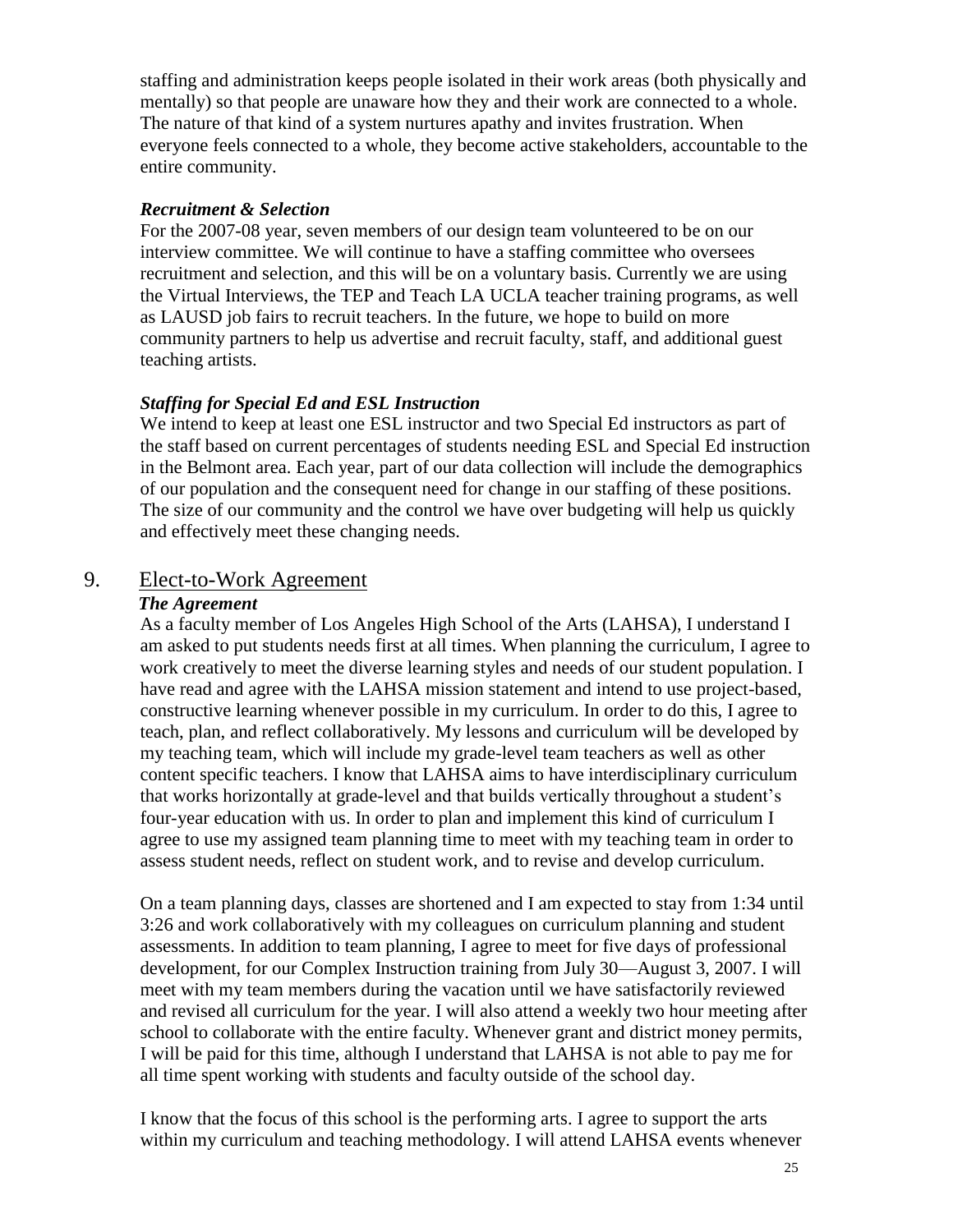possible to support the students; to this end, I agree to at least attend all major performances, usually three a year. In addition to attending extra-curricular events, I agree to help supervise or to lend my support to at least one extra-curricular event each semester. (For example, some of our faculty members are design advisors for the productions, some direct, some organize concessions for events, others do marketing for events.)

I will attend all parent meetings and conferences, ninth grade orientation, and, whenever possible, other meetings that are essential to the well being of our learning community.

I know that teaching our population of students means being open-minded, flexible, creative, and compassionate. I will consistently demonstrate these qualities while interacting with the students and fellow faculty members.

In keeping with the spirit of creative flexibility, I agree to the daily and annual schedule proposed in the RFP, which will in the future be ratified by the Governing School Council. I know this schedule offers our students opportunities for more credits and additional remediation, not to mention that it prioritizes academics while giving ample time for elective work that does not conflict with academic work.

I understand that as need arises, I will be asked to take on duties beyond my daily teaching to support students and to build our community.

### *Internal Appeals Process for Faculty Concerns*

LAHSA will use the Internal Appeals Process (IAP) that appears in the memo of understanding between LAUSD and UTLA. (Please see Appendix E for the full text of the IAP.)

# 10. Professional Development

Our professional development will be relevant, meaningful and directly related to student achievement. Our professional development will have clear goals and continuity. We will be accountable for incorporating what we learn into our practice. For instance, the entire faculty has been trained and uses the Jane Schaffer method of writing. This has been extremely helpful in teaching our students structure in their writing. Using one set of writing terms simplifies and clarifies the writing process for our students. In Ms. Soliman's AP English class, for example, before students were gathered into academies she would have students who did not even know what a thesis statement was. Now she starts the academic years months ahead of where she used to start because her students have been trained in structuring an essay and there has been vertical as well as horizontal continuity in this practice. Our new teachers will also be trained in this process.

This year, as a faculty, we decided to focus on Complex Instruction for our professional development. "This goal of this instruction is to provide academic access and success for all students in heterogeneous classrooms. Complex Instruction (CI) has three major components: 1) Multiple ability curricula are designed to foster the development of higher-order thinking skills through group work activities organized around a central concept or big idea. The tasks are open-ended, requiring students to work interdependently to solve problems. Most importantly, the tasks require a wide array of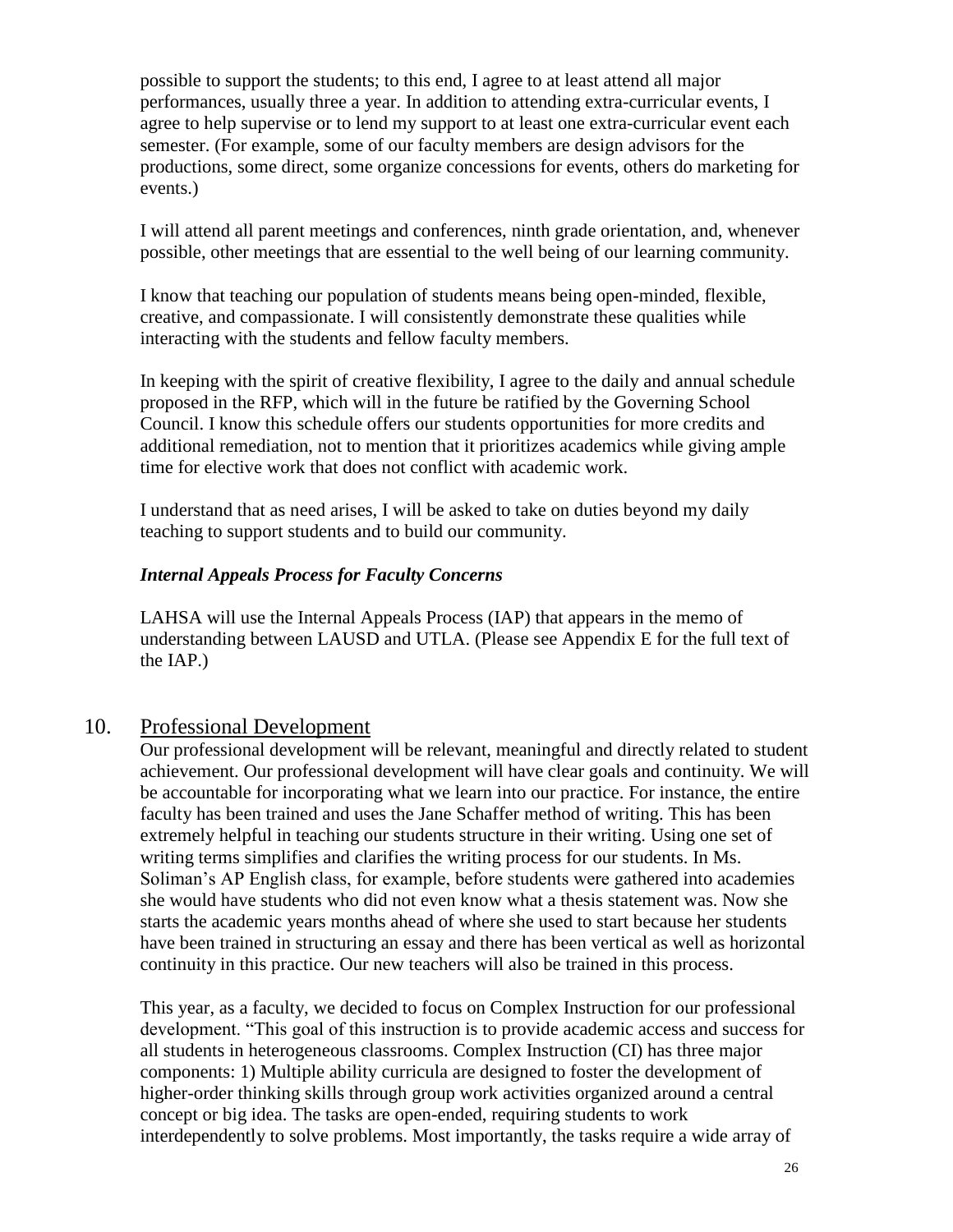intellectual abilities so that students from diverse backgrounds and different levels of academic proficiency can make meaningful contributions to the group task. Research has documented significant achievement gains in classrooms using such curricula. 2) Using special instructional strategies, the teacher trains the students to use cooperative norms and specific roles to manage their own groups. The teacher is free to observe groups carefully, to provide specific feedback, and to treat status problems that cause unequal participation among group members. 3) To ensure equal access to learning, teachers learn to recognize and treat status problems. Sociological research demonstrates that in CI, the more that students talk and work together, the more they learn. However, students who are social isolates or students who are seen as lacking academic skills often fail to participate and thus learn less than they would if they were more active in the groups. In CI, teachers use status treatments to broaden students' perceptions of what it means to be smart, and to convince students that they each have important intellectual contributions to make to the multiple-ability task." This methodology evolved from over twenty years of research at the Stanford School of Education.

Some of our faculty members have had training in this instruction, but not the full fiveday training that is recommended. Some of the faculty has used this instruction and although they feel they are in the early stages of working with it, they see how valuable it will be for students. Complex Instruction will help us to be successful in our mission to ensure our students become "creative, artistic, cooperative young adults who can articulate their ideas, meet problems with creative solutions, and play strong roles in their communities."

Glenn West, a CI trainer, will be coming to our school for the full five-day training: July 30-June 3, and all faculty members, as it is stated in our elect to work agreement, will be present for this training. All faculty members have agreed to develop one CI unit per semester. We will stagger the teaching of these units as part of our agreement with Glenn so he will be able to make six visits per class, videotape two classes per teacher, and conduct six after class conferences with each teacher. He will also schedule a time with each teacher to review and respond to the CI unit prior to its being taught. Teachers have also agreed to continue each year to teach one CI unit per semester.

In 2008-09 the focus of our professional development will be the creation and implementation of a version of the Wildwood portfolios and presentations for the  $10<sup>th</sup>$  and  $12^{\text{th}}$  grades.

### 11. Student Support

When we became a small learning community our philosophy was that we wanted to put students' needs first. Our curriculum and schedule were geared towards maximizing student achievement. With that in mind we have established an Advisory Period and a Period Six Essential Skills class. During Advisory students may seek help from their teachers if they need it—academic and/or personal. During Sixth Period, students are given the time to complete homework, read ahead, or prepare for upcoming tests. When a student is having trouble in a particular class, that student may meet with the teacher who teaches that class during Sixth Period. All ninth grade teachers have a conference Period Six. During Sixth Period, those students who are all caught up with their regular work are encouraged to practice for the CAHSEE.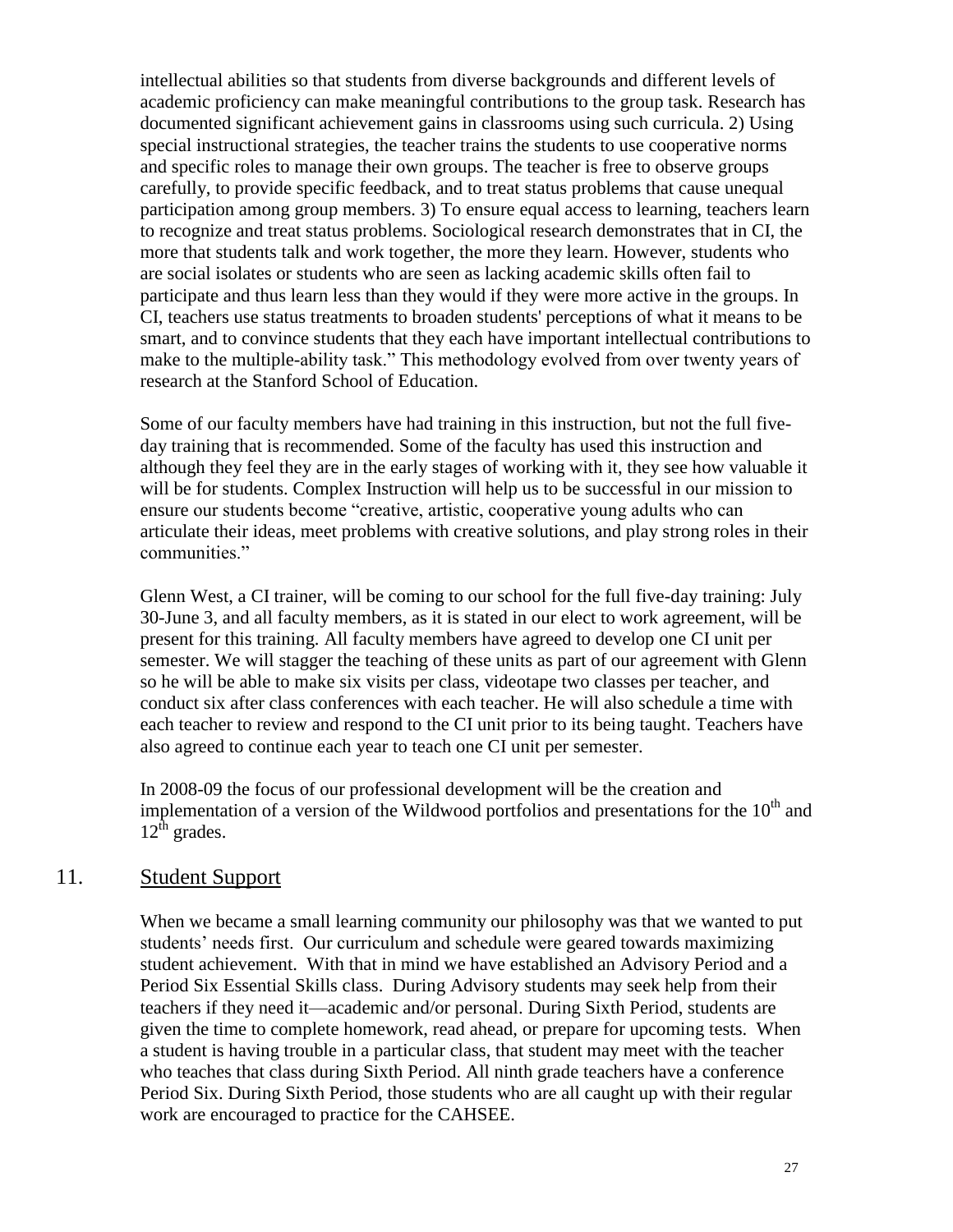As for English language learners we are fortunate to have all our faculty members hold certificates for working with English language learners. Our staff uses ELD and SDAIE methodology to teach their curriculum. As a bonus, ten of our fourteen teachers are fluent Spanish speakers.

For our special education students we will have a special education teacher who rotates from class to class to help each individual student. During Sixth Period these students will have access to the special education teacher so they can receive an hour of help with homework or ask any questions they may have from that day's lessons.

To further help our students succeed, every teacher in our school has agreed to make themselves available either before or after school for one-on-one tutoring sessions.

For those students who find it difficult to come to school and or remain in class, help will be provided according to the student's situation. First we will find out why students are missing school and or skipping class and address those issues to help the student commit to coming and staying in class. If the problem persists, we will bring in their parents so that together the parents, the students and we can come up with a solution to alleviate the situation. If students continue to ditch and miss school entirely, further measures will be taken, such as involving community services, the district attorney's office, or even Rampart's Boot Camp. What actions we take will be made on a case-by-case basis.

As we have done in recent years we will continue to work with outreach programs like Gateways, MALDEF and SALEF. These programs help students with mental health issues, attendance issues, low grades, lack of motivation and personal and legal issues that students may be confronting. MALDEF and SALEF have also helped our students with scholarships, assistance with college applications, tutoring, mentoring, counseling and internships. Through the pilot school meetings we have started talking with CARECEN and ABC (Alliance for a Better Community) and we wish to pursue working relationships with both of these organizations in our endeavor to give students the maximum opportunities for success.

# 12. Family and Community Engagement

 Throughout this application we have written about our extensive engagement with our families.

As we have done in the past we intend to invite parents, community members, local business owners, local colleges and universities to help us help our students. It is our goal to provide each of our students with an opportunity for a mentorship and/or internship. For the last five years we have enjoyed a partnership with Youth Mentoring Connection and Rhino Records. Each year they take up to 30 students (juniors) and offer each one of them the opportunity to have a mentor. Both YMC and Rhino Records have been gracious to provide many of our students with guidance and an opportunity to see options in life they do not have access to in their community. We will continue these partnerships and challenge other big businesses to step in and offer these opportunities to the kids who may one day be part of their work force.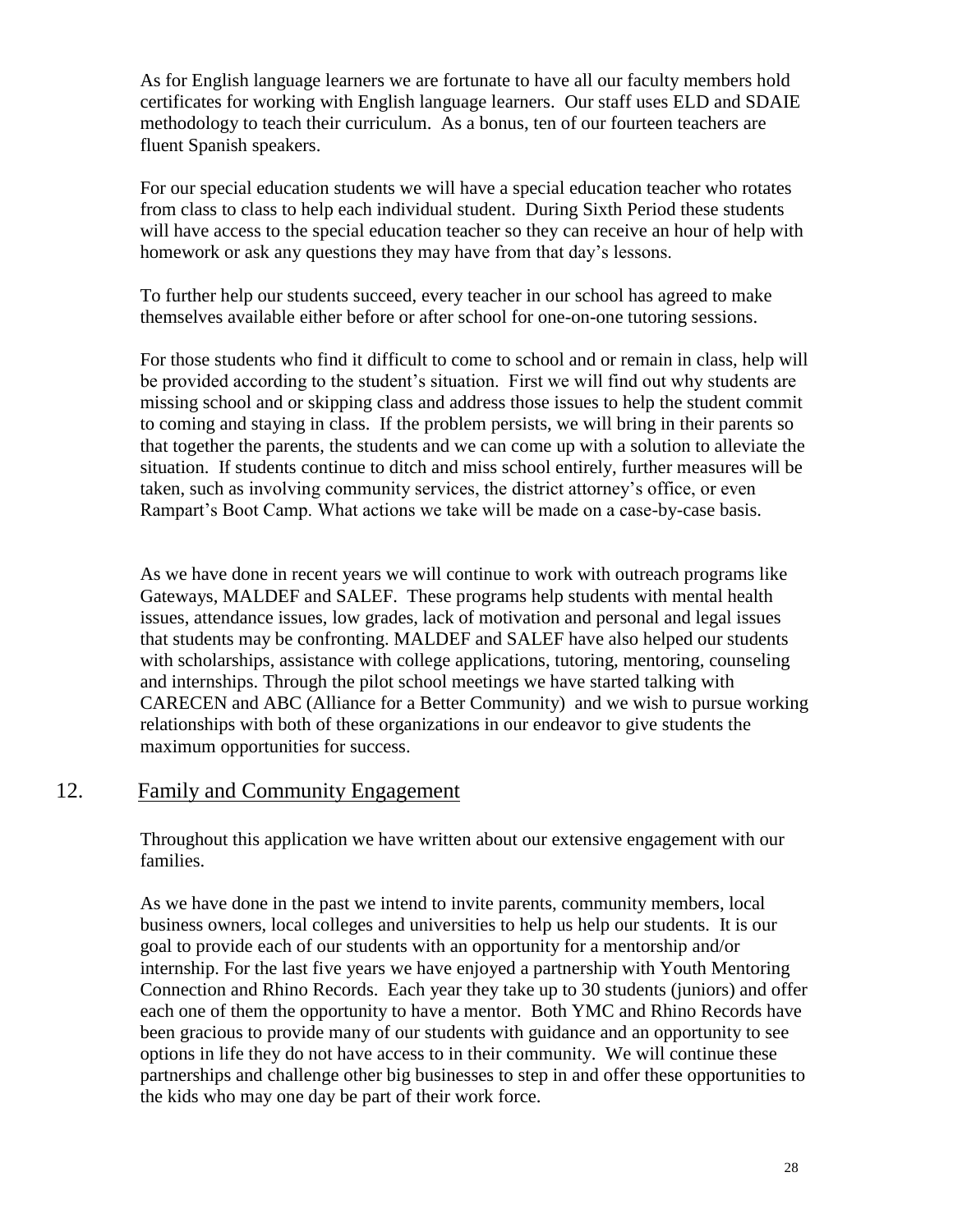We intend to continue our partnership with LACC by continuing to send our students there to take college level courses for high school and college credit. We invite universities from the UC and CSU systems, and private schools to come to our campus to recruit and promote their schools to our juniors and seniors. We will invite schools such as Cal State LA and UCLA to send their students to our campus and help our juniors and seniors prepare for SAT's and Advanced Placement Tests. We also have a partnership with California Institute of the Arts.

(Please refer to Section Six to review the community and artistic support for our school. We have included, in Appendix F, letters indicating the support we have from our larger community.)

### 13. A Safe and Secure Campus

For our students to feel safe they must know and understand what steps are being taken to ensure their safety. All students in our school will be made aware of and be introduced to the security staff. If the security staff is familiar with all our students they will know who belongs on the campus. We are located in a modular building that holds twenty classrooms and we will have a security guard on duty throughout the entire school day. It is a very small space that she/he will be guarding and therefore his/her presence will be constantly visible.

Communication with our student body is necessary for ensuring a safe campus. We want our students to be aware of the dangers that exist in and around our school. At the beginning of each semester we will meet with all our students and parents and one topic we will address is our school policy for safety. We will also introduce our security guard. We feel that if our students know the person who is here to protect them it will be easier for them to come forward when problems arise.

Our campus is safe, however, the surrounding area of the campus is not. In the last few months two of our students were held up and robbed. Local and school police, were notified, but often very little is done about this situation. We will continue to work with school police and LAPD to provide a safe passage home for our students.

The issues of conflict resolution and appreciation for diversity will be addressed in our advisory period. At the start of the school year, our students are given a choice to be part of one of our advisories. Each advisory has a particular focus and Ms. Vargas's advisory addresses the issues of conflict resolution and appreciation for diversity. She has provided us with activities and games that require students to listen to each other, become tolerant of each others' likes and dislikes, and respect diversity. The faculty models conflict resolution and appreciation for diversity. When issues in class arise concerning these two topics teachers use these moments for teaching and learning.

Our curriculum is embedded with respecting and accepting those who are different from us. (See Appendix A, Curriculum) From the first day our students enter our classrooms they are engaged in group activities. Students get to work with students they know and those they don't know so that by the end of our first semester, everyone knows each other. The bonds our students and faculty build through their Advisory classes encourages students to communicate and be open with each other. These traits help increase our student's abilities for conflict resolution and most important it helps them diminish the chances for conflicts with the student body and with our school's faculty.